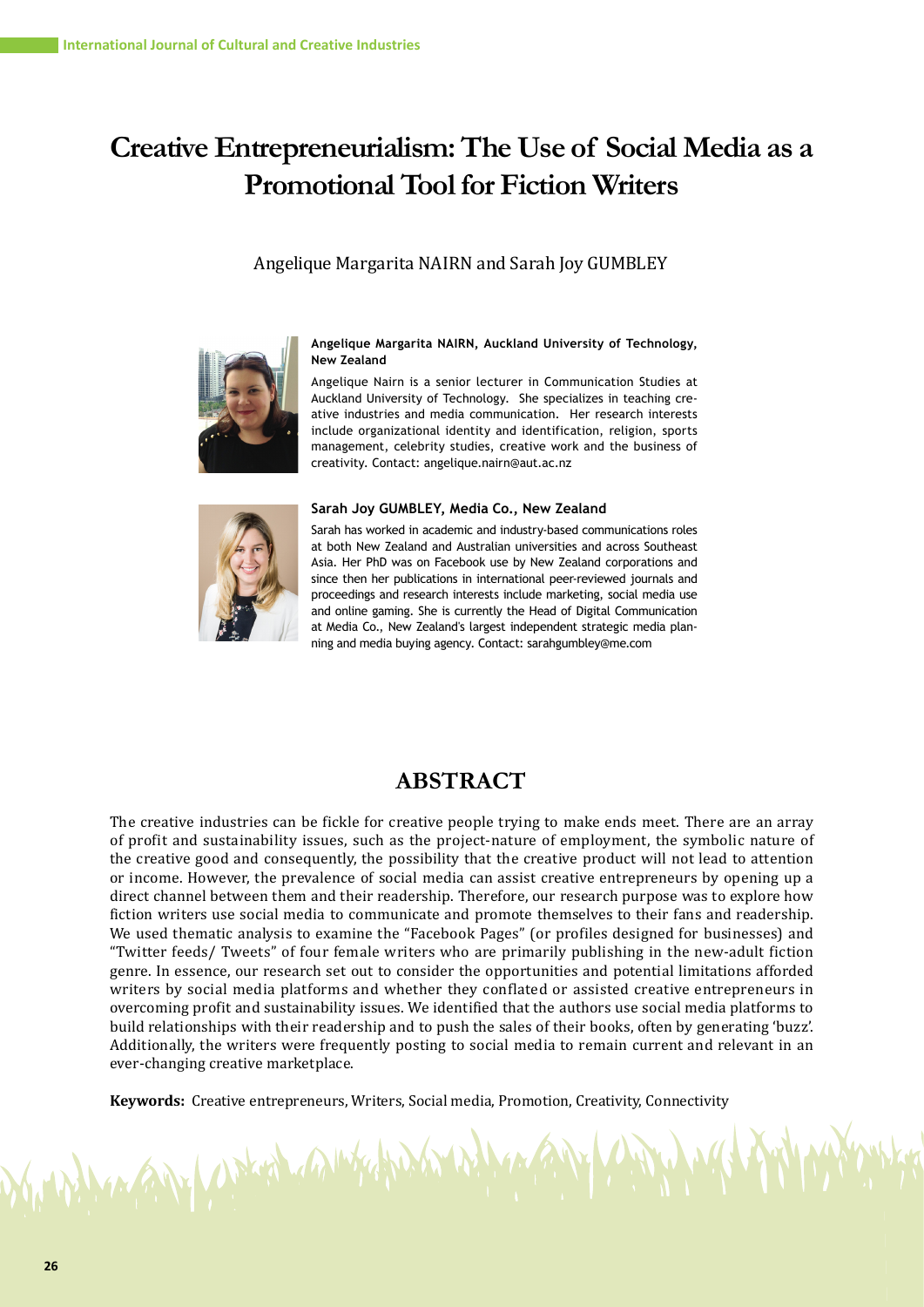## **1. INTRODUCTION**

Digitization has altered the publishing industry. Publishers once sought to "acquire rights, often with a costly advance, edit and print books, promote these works to critics and, in some cases, directly to consumers. Publishers also needed to ship books to stores and, usually, to incur the costs of shipping unsold books back from stores" (Waldfogel & Reimers, 2015, p. 51). Although many of the publishing houses continue to fulfil these roles, digital technology has cut into their profit margins with e-books overtaking paper book sales and lowering book prices (Benhamou, 2015; Carrerio, 2010; Jiang & Katsamakas, 2010). These impacts of digitization, coupled with increased piracy, and competition for audiences, the dominance and restructuring of the publishing industry by the likes of Amazon, and a move amongst writers to engage in self-publishing to circumvent the influence of publishers, has meant that publishing houses have narrowed their focus to protecting and maintaining their high-profile, bestselling writers (Benhamou, 2015; Flahive, 2017; Waldfogel & Reimers, 2015).

In an attempt to offset the financial losses incurred by digitization, publishing houses have engaged in cost-cutting which has seen writers receive little if any financial and marketing support. According to Flahive (2017, p. 26), this has meant that midlist writers, such as those of this study, are forced into a "double role of writer and self-promoter". To put it another way, writers are having to see themselves as creative entrepreneurs. Creative entrepreneurs are those people who are driven to do artistic work but who are also conscious of the "economic need for self-management" (Eikhof & Haunschild, 2006, p. 234). They are engaged in the production of novel and useful ideas (Amabile, 1988, 1996), but use their talent to generate an income and to formulate a portfolio career (Bridgstock, 2005; Morgan, Wood & Nelligan, 2013; Throsby, 2010). Creative entrepreneurs are often

engaged in intensely individualized work, which also requires a degree of self-promotion in order to achieve success (McRobbie, 2002). Such selfpromotion becomes essential to compete against others for the attention of the media conglomerates they contract with (Broekhuizen, Lampel & Rietvel, 2013; Christopherson, 2008; Hesmondhalgh & Baker, 2010; Scott, 2002), and also to gain exposure among audiences inclined to purchase their creative products.

One way that creative entrepreneurs can gain exposure and set themselves apart from others is through their social media presence. For instance, Flahive (2017) describes how social media allows for the work of writers to have a global reach because geographical barriers are removed. Additionally, social media is cost effective, permits the targeting of niche audiences who can become loyal followers, and ultimately increases the two-way interaction between writers and readers. Accordingly, the purpose of this paper is to explore how a group of fiction writers use social media to communicate and promote themselves amongst their fans and readership. Here, we see social media as "a mechanism for the audience to connect, communicate, and interact with each other…through social networking sites" (Correa, Hinsley, Gil de Zúñiga, 2010, p. 248). Among the four top largest social networking sites by active users are Facebook and Twitter. We chose to narrow our focus to these social networking sites because, not only are they the most frequently used online marketing tools by the publishing industry (Criswell & Canty, 2014), but their users numbers are on the increase. Facebook has grown exponentially since its inception in 2005 with over 500 million users in 2011 (Hughes, Rowe, Batey & Lee, 2012). In 2018, that figure was closer to 2.13 billion users per month, suggesting wide and continued use of this social networking site (D'Onfro, 2018). Twitter too has experienced annual membership growth. In fact, in 2010 Twitter was found to have 73.5 million users (Hughes, Rowe, Batey & Lee, 2012) and by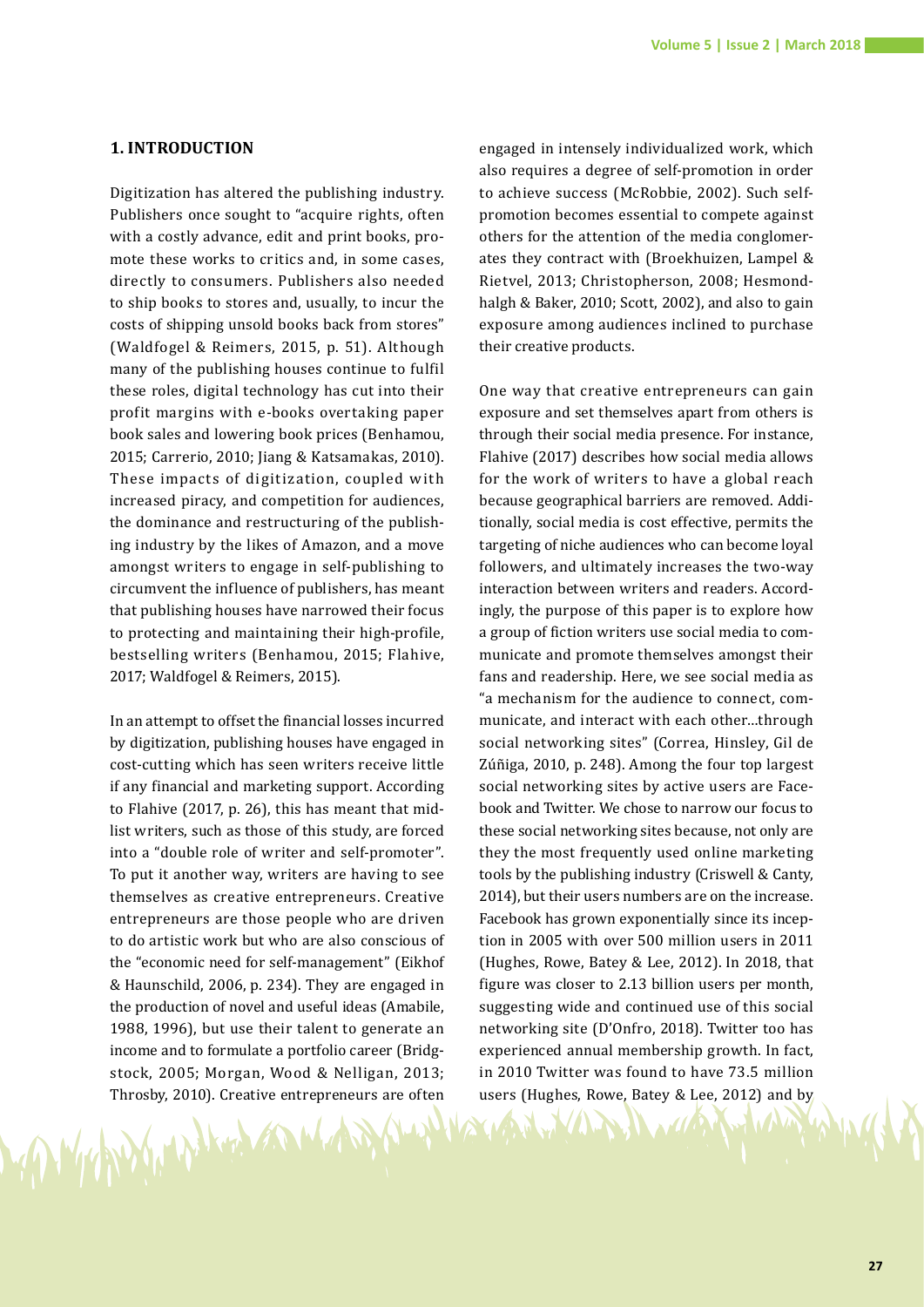2017, that figure had increased to 396 million users (Fiegerman, 2017). Using Facebook and Twitter as our chosen media platforms, we thematically analyzed the "Pages" (or profiles designed for businesses) and "Twitter feeds/Tweets" of four female writers who are primarily publishing in the new-adult fiction genre.

We chose writers from a plethora of potential entrepreneurs, because historically and stereotypically, this vocation has been conceptualized as a solitary one (Bennett, 2005; Ede & Lunsford, 1990; Gouthro, 2014), suggesting that examining how these writers maintain their social media presence could be worthwhile for understanding the evolving practices of creative people. Additionally, despite many of these writers having the backing of publishing houses, they continue to promote their work through social media.

# **2. CONCEPTUAL DEVELOPMENT**

# **2.1 Profit and Sustainability Issues in the Creative Industries**

Working in the creative industries can be difficult for creative people attempting to gain extrinsic and intrinsic rewards for their work. Creative entrepreneurs need to overcome the tensions posed by their artistic values and pragmatic needs (Eikhof & Haunschild, 2006; Huws, 2010), but are then faced with a number of factors that influence their ability to be profitable and sustainable. Among the issues faced by creative entrepreneurs is the project-based nature of their work (Blair, Grey, & Randle, 2001; Bridgstock, 2005, 2008; Hesmondhalgh & Baker, 2010; McRobbie, 2002; Neff, Wissinger & Zukin, 2005; Oakley, 2014), and the uncertain demand for their goods and services (Caves, 2000, 2003; Schulz, 2015).

Creative entrepreneurs are commonplace in the creative industries, because according to Cunningham (2005), the creative industries are comprised of a 'missing middle'. At one end of the spectrum there are big businesses that function as

MAN UPHA

cultural intermediaries and distributors, while at the other end, there are a number of contractors, entrepreneurs, and self-employed creative people that are often hired by big businesses to provide creative goods and services. Although entrepreneurs and bigger creative businesses can work together in what could be a fruitful and mutually beneficial business arrangement, more often than not these larger cultural intermediaries facilitate the entry of smaller businesses into the marketplace by controlling distribution channels (Scott, 2012; Shultz, 2013). Consequently, bigger businesses fund and release creative goods that serve their own interests. These business favor creative products that are cheaper to produce, can be created in short time frames (Christopherson, 2013; Hesmondhalgh & Baker, 2010; Huws, 2010) and which originate from a small, preferred pool of talented creatives expected to multi-task (Bilton, 1999, 2010; Kerr, 2013; Scott, 2002). Such circumstances can be limiting to creative entrepreneurs, suggesting that technological developments that reduce or negate the need for big business in the production and distribution of creative goods, might be a preferred means for entrepreneurs attempting to break-in and establish a presence in the creative marketplace.

Another issue faced by creative entrepreneurs as they navigate the creative marketplace, is the project-based nature of their work. The "creative industries" has become increasingly characterized by the casualization of employment (Cohen, 2012; Hesmondhalgh & Baker, 2010; Kerr, 2013; Oakley, 2014), in which creative people are pushed to work sporadically as contractors and freelancers in order to lower production costs for media conglomerates (Christopherson, 2008, 2013). Therefore, at any one time a creative can be busy with multiple projects, but at other times, they can be struggling to find or complete work. Accordingly, feast or famine becomes commonplace resulting in creative people relentlessly job-seeking and creating to still be earning money in the 'downtime' (Hesmondhalgh & Baker, 2010). For example,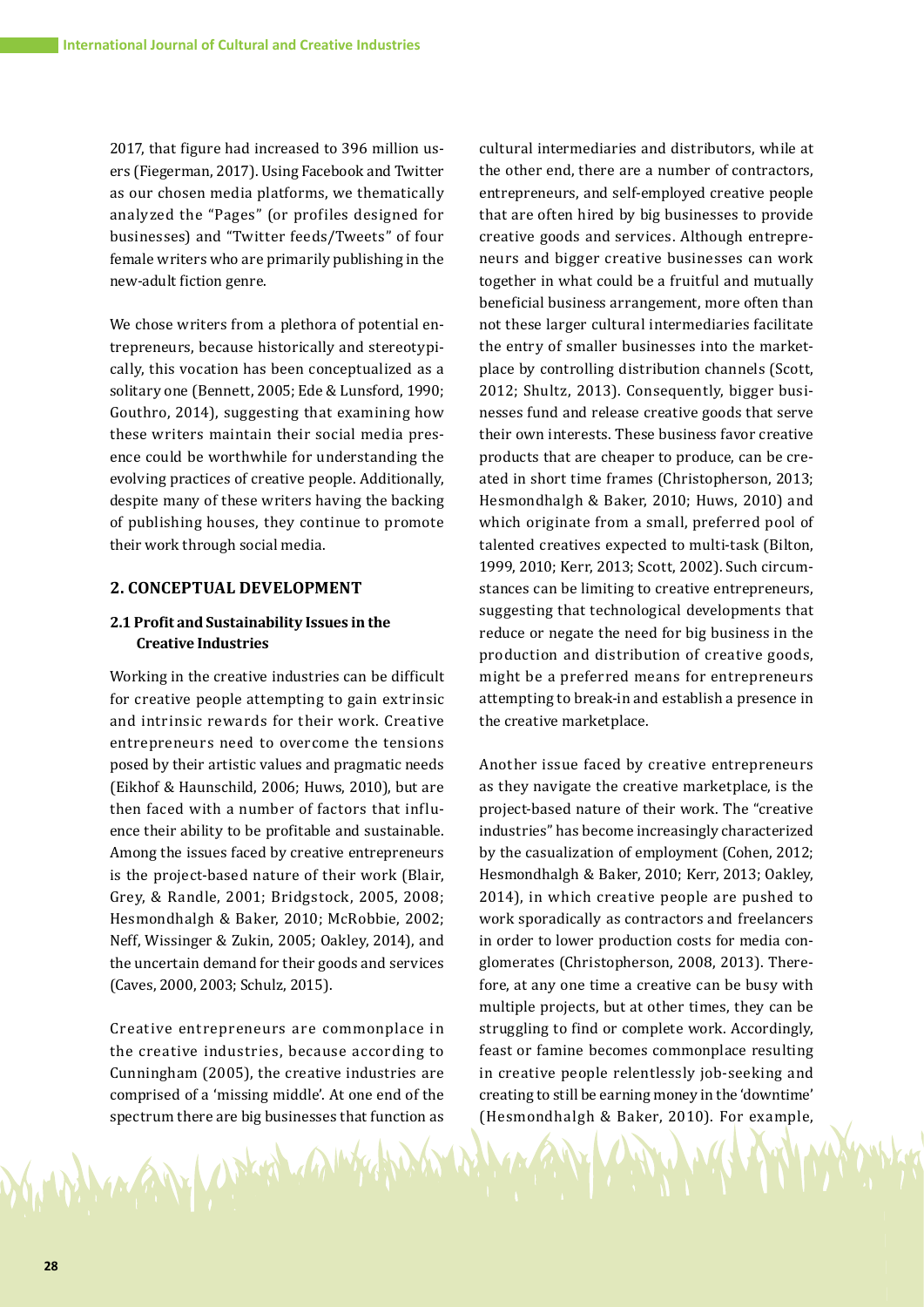Davis (2011, p. 173) found that writers regularly experienced fluctuations in workload and pay. One writer remarked:

*Project‐based work is difficult at the beginning... It's unpredictable so you don't know how much money you'll make or what your income will be year to year. It's feast or famine: you have a lot of work but are too busy, and then you'll have nothing going on.* 

The conditions of project-based work can lead to creative people being exploited by bigger businesses that provide employment opportunities but expect creatives to work for lower wages (Hesmondhalgh & Baker, 2010). Yet creative entrepreneurs remain in creative industries and abide by these potentially unhealthy working conditions in order to have 'perceived' creative freedom and because of the opportunity to experience self-actualization, intrinsic rewards (Amabile & Mueller, 2007; Grant & Berry, 2011; Auger & Woodman, 2016) and social rewards derived from working in prestigious industries (Bridgstock, 2005, 2008; Cohen, 2012; McRobbie, 1998, 2002; Neff, Wissinger, & Zukin, 2005). Because creative entrepreneurs can struggle with fluctuating work, the role social media can have in ensuring creative entrepreneurs remain current and present in the downtime becomes another worthwhile avenue of exploration.

Finally, creative entrepreneurs are in the precarious position of creating goods whose success hinges on the subjective tastes of their target audience. According to Caves (2003, p. 74), a defining feature of creative goods is their "nobody knows" properties, because it is unclear how the creativity will be received until the consumers have evaluated the meaning of the goods against their own identities, tastes, and preferences. The uncertainty can lead businesses and entrepreneurs to standardize their products, choosing to capitalize on the success of previous creative works at the expense of originality (Huws, 2010; Kellner, 2002; Peterson & Anand,

2004; Ryan, 1991). Similarly, creatives may need to amend their creative direction in response to the changes in tastes and preferences, which can potentially impact on their creative drive and decisions. For instance, the recent popularity of paranormal media texts (Hill, 2011) has led writers to dabble in the genre, perhaps to maintain currency and market share, even though this might not be their strength.

Creative people pursuing success, whether financial or otherwise, need to overcome a number of structural inequalities and conditions that exist within the creative industries. Coupled with the shifts in the publishing industry, it would appear that writers may have more of an influence on how their work enters the marketplace and makes social media platforms attractive, because social media can establish an audience for their creativity and move writers away from relying on cultural intermediaries (Fridey, Cybulski & Nguyen, 2010; Ryan & Hearn, 2010).

# **2.2 Creativity in the Social Media Age**

The pervasiveness and accessibility of social media has created opportunities for creative entrepreneurs and small businesses to extend their creative potential. The value of social media to creative people is in its capacity to remove space and time constraints. The Internet allows creative people to freely enter markets and communicate directly with consumers, increasing their market appeal and penetration (McLean, Oliver & Wainwright, 2010; Perry-Smith & Mannucci, 2015; Ryan & Hearn, 2010; Walmsley, 2016). Additionally, advances in new media increase the creative entrepreneurs creative control and intrinsic rewards (Humphreys, Fitzgerald, Banks & Suzor, 2005; Kulash, 2010; Perry-Smith & Mannucci, 2015) and potentially their profit margins (Potts et al., 2008), because they no longer rely on big businesses for investment and distribution. That is, creatives enter the highly competitive marketplace with fewer production costs (Fridey, et al., 2010; Ryan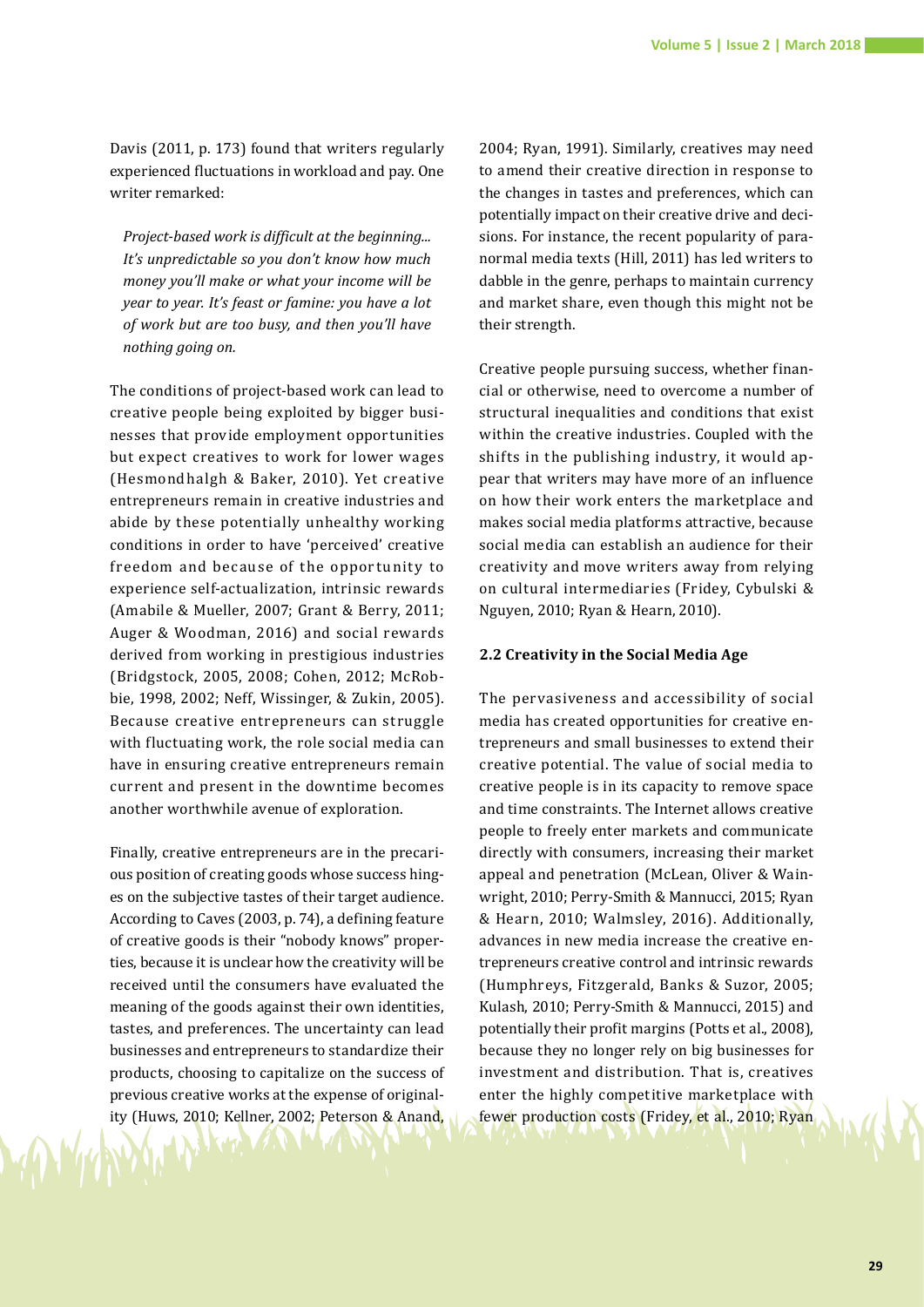& Hearn, 2010; Spencer, 2008), and create positive relationships with consumers (Flew, 2017; Moisio & Rokman, 2011; Walmsley, 2016). It is outside the scope of this article to explore all of the benefits afforded creative people by social media, therefore only those pertinent to our research objectives are explored below.

Among the advantages of the Internet and social media is the ability of creative people to directly communicate with their consumer/fan base. For the creative people, the obvious benefit is they are able to market their products to a wider audience and can use the direct communication to entice their fan base with free content and updates about their creative work (Haynes & Marshall, 2017; Smith, 2009). For example, "Facebook enables arts organizations, groups and individuals to advertise their events… free through creating and publicizing an event to fans or members of the group" (Smith, 2009, p. 187), which can prompt the establishing of a direct emotional link between the creative person and their chosen public (Haynes & Marshall, 2017; Kulash, 2010). Having a personal connection with consumers and fans can create the conditions for identification and commitment (Cheney, 1983), which encourages consumers to make decisions that favor the creative person (Tompkins & Cheney, 1985), but it also assists creative people feel a sense of belonging to a community in what is an isolating vocation (Bennett, 2005; Day, 2002; Ede & Lunsford, 1990; Gouthro, 2014). In other words, the direct communication assists in marketing creative products, but it can also validate creatives' role identities because the interpersonal exchange afforded by the social media platform sees consumers speak of their experiences with the creative product, potentially supporting the talent of the creative people (Beech, Gilmore, Cochrane & Greig, 2012; Day, 2002).

Consumers' active engagement with the creative process can extend to the creation of fan videos, fan fiction and the like, which is also beneficial for the creative people as these fan constructions

AN WHA

can be shared through social media platforms, increasing the exposure of the original creative product and generating buzz (Flew, 2017; Morris, 2014; Scott, 2012). Therefore, social media is also beneficial to consumers who are not isolated and passive, but who are included in the creative process and the shaping of creative value (Moisio & Rokman, 2011; Morris, 2014; Vlieghe, Muls, & Rutten, 2016). In essence, the direct communication and consumer involvement can offset the "nobody knows" (Caves, 2003, p. 74), principle of creative goods, because their assessment of the creative product is recognized from the development of the creative product through to its distribution and consumption.

Of course, the direct communication with consumers is not always beneficial for the creative person and product. For instance, Smith (2009, p. 185) argues that too much collaboration with fellow creatives and fan communities can lead to "production blocking", where the creative listens too much to the ideas of others at the expense of their own creativity and mental energy. Accordingly, creative people may find that they have been freed by the constraints of big business but are now confined by the demands of their consumers. As Fridey, et al. (2010) put it, "We buy. We download. We use. We socialize. We demand", suggesting that the Internet has heralded what Leadbeater (2004) describes as a knowledge driven economy where consuming is a relationship rather than an act. In essence, it can be argued that some of the creativity produced is less about meeting "art for art's sake" motivations, and instead is becoming increasingly consumer and capitalist driven as creatives respond to the needs and wants of their audiences (Fridey, et al., 2010; Leadbeater, 2004).

#### **3. METHOD**

Using thematic analysis (Boyatzis, 1998; Braun & Clarke, 2006), we analyzed the Facebook Pages and Twitter feeds of four writers: Abbi Glines (Simon & Schuster), Jessica Sorenson (Hachette),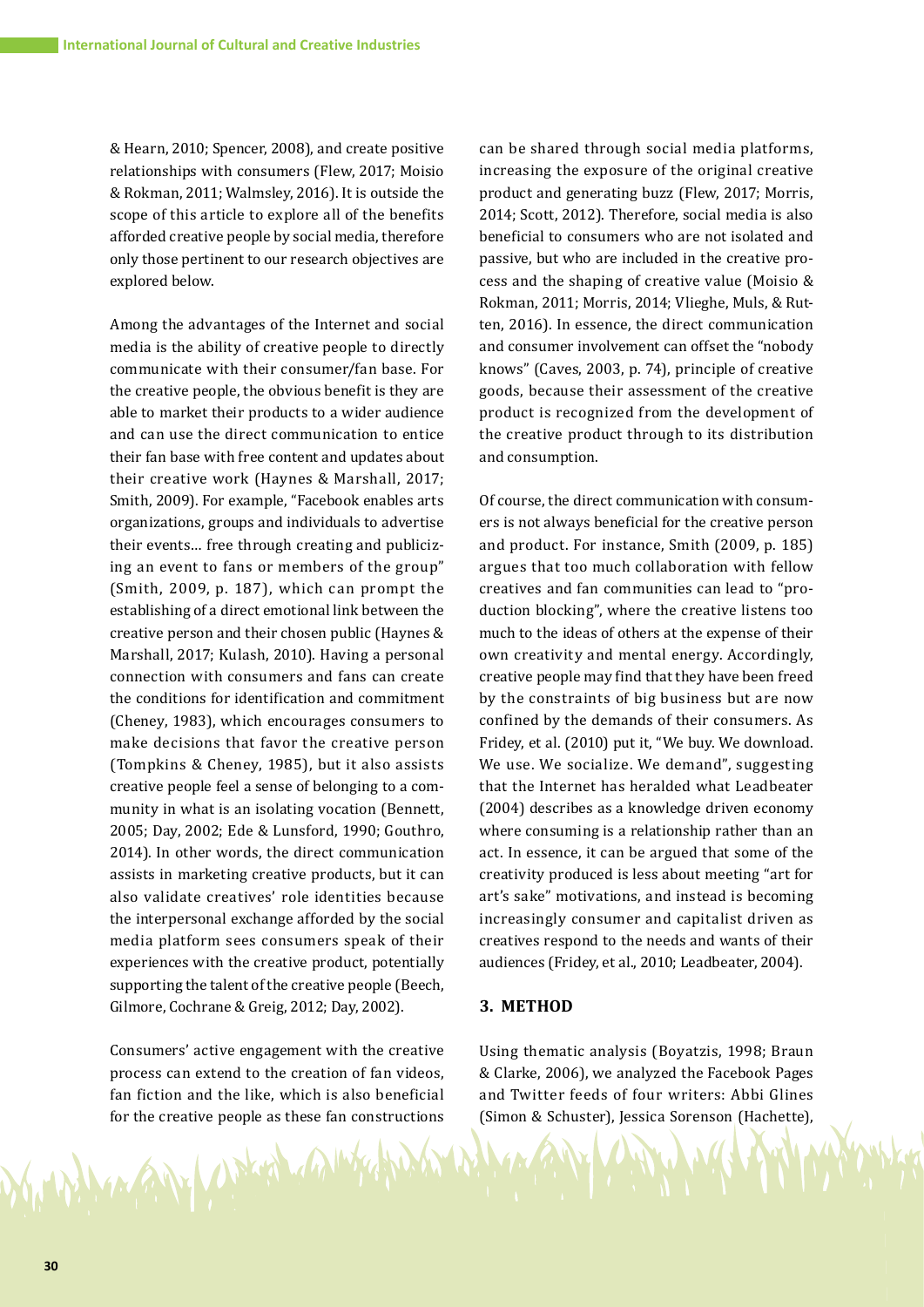Jennifer L. Armentrout (Entangled Brazen & Harpercollins) and Jessica Shirvington (Harpercollins). All four writers are mid-list writers, which means they are more likely to be engaging in both writing and promotion in response to cost-cutting in the publishing industry (Flahive, 2017). At the time of our study, both researchers had finished reading the latest offerings from all four writers, which meant that we had an affinity with their work. Furthermore, Glines (Goodreads.com, n.d.a), Sorenson (goodreads.com, n.d.b) and Armentrout (Goodreads.com, n.d.c) had been recognized as New York Times and USA Today bestsellers, while Shirvington had recently been awarded the "Cosmopolitan Annual Fun Fearless Female Award" (Goodreads.com, n.d.d), thereby validating their contribution to the publishing industry and making them worthwhile case studies. As mentioned previously, they have all written or are currently writing in "new-adult" fiction, where the stories focus on romance, coming of age, college experiences and family drama. In some instances, the writers of this study have also written paranormal fiction ranging from books on aliens to angelic entities. We opted to narrow our focus to new-adult fiction writers because, according to statistics released by Pew Research Center, Facebook and Twitter were more popularly used by those aged between 18-29 (Perrin, 2015), the same age bracket that these new-adult fiction writers were targeting.

We analyzed a year's worth of Facebook data that included 84 posts by Glines, 116 posts by Sorenson, 108 posts by Armentrout and 73 posts from Shirvington. Similarly, we also applied thematic analysis to the Twitter feeds of the authors, specifically those appearing from the  $1<sup>st</sup>$ October 2014 to  $1<sup>st</sup>$  December 2014. In this time, we examined 460 posts by Glines, 6 posts by Sorenson, 600 by Armentrout, and 35 posts from Shirvington. We chose to use Facebook Pages and Twitter feeds, because at the time of the research, both social media platforms were considered the most popular for marketing amongst those in the publishing industry (Criswell & Canty, 2014).

Thematic analysis is considered a "foundational method in qualitative analysis" (Braun & Clarke, 2006) because it has wide applicability, regardless of theoretical orientation. Furthermore, it is a useful means for analyzing large quantities of data, which is the case with this research project. Posed with a number of Facebook and Twitter posts, thematic analysis allowed us to systematically reduce our data set according to identified patterns and connections. According to Boyatzis (1998, p. 4), a pattern "at minimum describes and organizes the possible observations and at maximum interprets aspects of the phenomenon", which allows the researcher, then, to categorize and interpret the layers of reality manifest in the data (Braun & Clarke, 2006). These patterns and connections ultimately produced "a rich description of the data set or a detailed account of one particular aspect" (Braun & Clarke, 2006, p. 83) because both researchers worked reflexively, letting the data guide our interpretations and understandings.

We began our thematic analysis by reading and rereading the data sets to identify patterns, trends, key words and ideas before establishing codes (Boyatzis, 1998). These codes, or basic segments of the data, were perceived to be "interesting features" or key understandings (Braun & Clarke, 2006, p. 87) that were initially quite broad, but through rigorous comparison and assessing the compatibility of codes (Boyatzis, 1998; Braun & Clarke, 2006), were able to be reduced to those themes discussed in the data analysis to follow.

After careful consideration, we settled on three overlapping themes which we labelled social media and creativity, connectivity, and promotion. The first of our themes, *social media and creativity*, encompassed subthemes such as the bottom line, inspiration, fan fun, reward, profit, and selling the soul. Essentially, these minor themes offered insight into how creativity manifested on the social media pages and feeds and indicated potential motivations for why certain posts were present;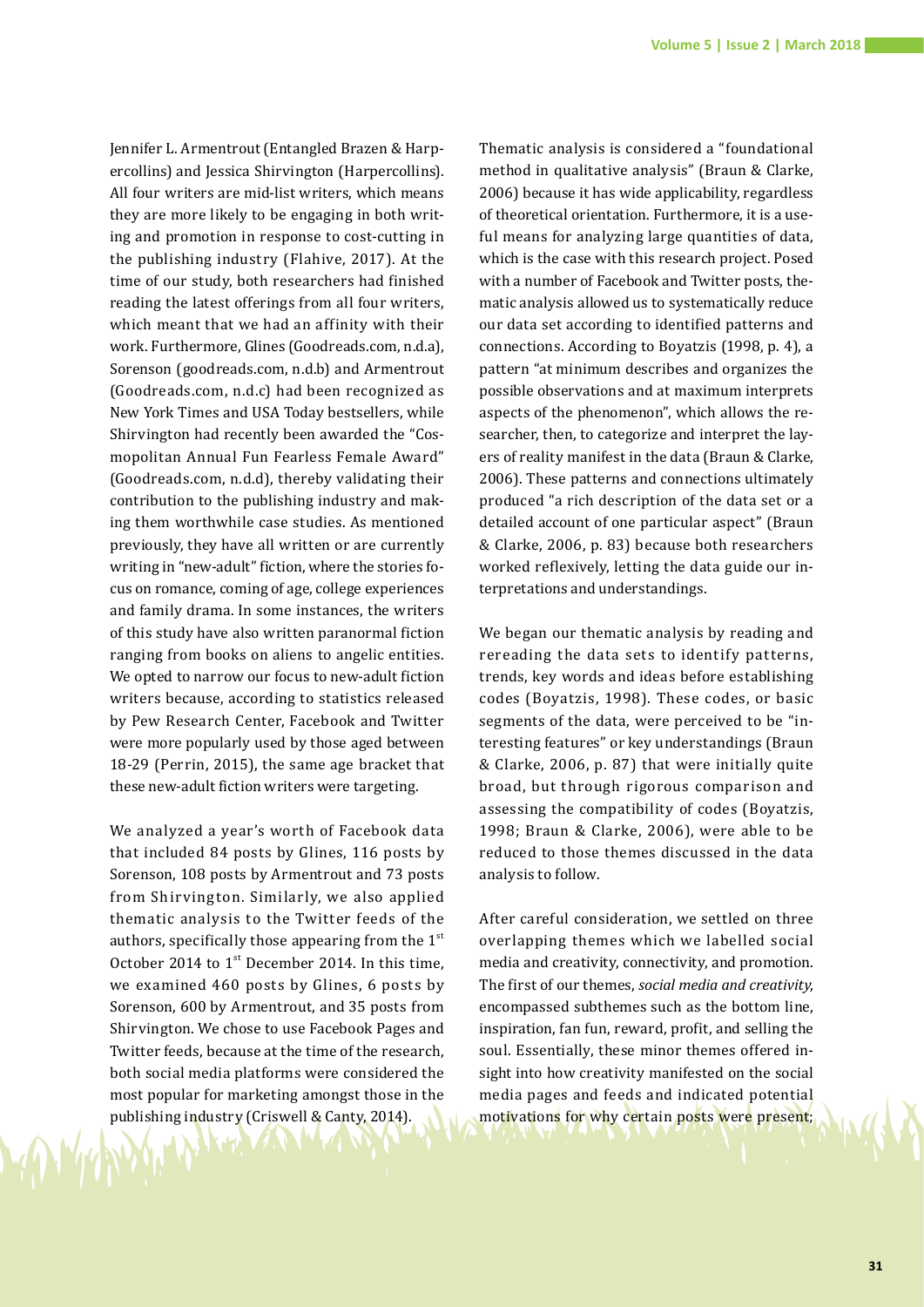freedom of expression or profit-making opportunities. The second of our themes, *social media and connectivity*, was developed from subthemes such as relationships, personal connections, feedback, networking, identity and self-disclosure. We decided on connectivity as the label because it emphasized the interpersonal nature of the social media platforms and constant need for new information expected of the writers. Finally, our third theme, *social media and promotion*, was established to encompass subthemes such as marketing, publicity, generating buzz and hype. Promotion was representative of the primary behavior we found the writers engaged in and explained activities such as book reviews, interviews, references to book signings and events, giveaways and sneak peeks. Social media and promotion was by far the largest of the three themes and could have encompassed the creative and connectivity activities of the writers. That said, although interrelated and far smaller, social media and creativity and social media and connectivity were discrete themes because, although they contributed to promoting the writers and their products, the promotion could be perceived as a by-product of the interaction rather than the overt aim.

# **4. DATA ANALYSIS**

#### **4.1 Theme 1: Social Media and Creativity**

In our examination of the data it became evident that writers actively sought the advice and queried the demands of their consumers. For example, on her Facebook page Jennifer L. Armentrout polled over 1600 readers on what they wanted to read more of or, put another way, what their "requests" were in the young adult and new-adult fiction fields. The voluminous response from her readers meant that Armentrout could canvas a range of readers' opinions in formulating an understanding of trends and potential audience reactions to her own writing. She is able to reduce some of the risks associated with her writing by tailoring her decisions to the needs and wants of her consumer-base.

AN UPHA AMA

There were a few occasions in which the writers would pen posts that added to their original stories, which did extend their creativity beyond the original novel. For example, Jennifer Armentrout rewrote a scene from her book from a different character's perspective. However, these additions were used as rewards for achieving a certain number of likes or reviews for the authors' books, rather than because the authors were newly inspired. Therefore, although social media afforded authors the opportunity to further demonstrate their creative ability, for the most part, this creativity was underpinned by pragmatic motivations such as reviews, suggesting that social media is potentially a useful tool for promoting creative work for commercial gain.

Despite the commercial nature of the creativity emerging from the authors, their products seemed to generate a wealth of original creativity from their fans. For example, fans of the books sometimes created artwork based on the storylines; from sketches of the characters or situations to superimposing their favorite quotes onto computer-generated images. One fan even went so far as to design a line of bespoke jewelry. Each of these fan-creations were posted to the social media sites in an attempt to draw the writers' attention, and in many cases, the writers would award fans with signed copies of their books, perhaps as payment for permitting the writers to then use the fans creations for promotional purposes. Using the contributions of fans and consumers for commercial and promotional objectives is a recent development afforded by social media (Belsky, Kahr, Berkelhamer, & Benkler, 2010; Hanna, Rohm, & Crittenden, 2011), and suggests that the technology does inspire creativity in others.

#### **4.2 Theme 2: Social Media and Connectivity**

Social media spaces were originally developed as places for intimate contact with peers, and as such, the conventions of the space remain conducive to interpersonal exchanges (Honey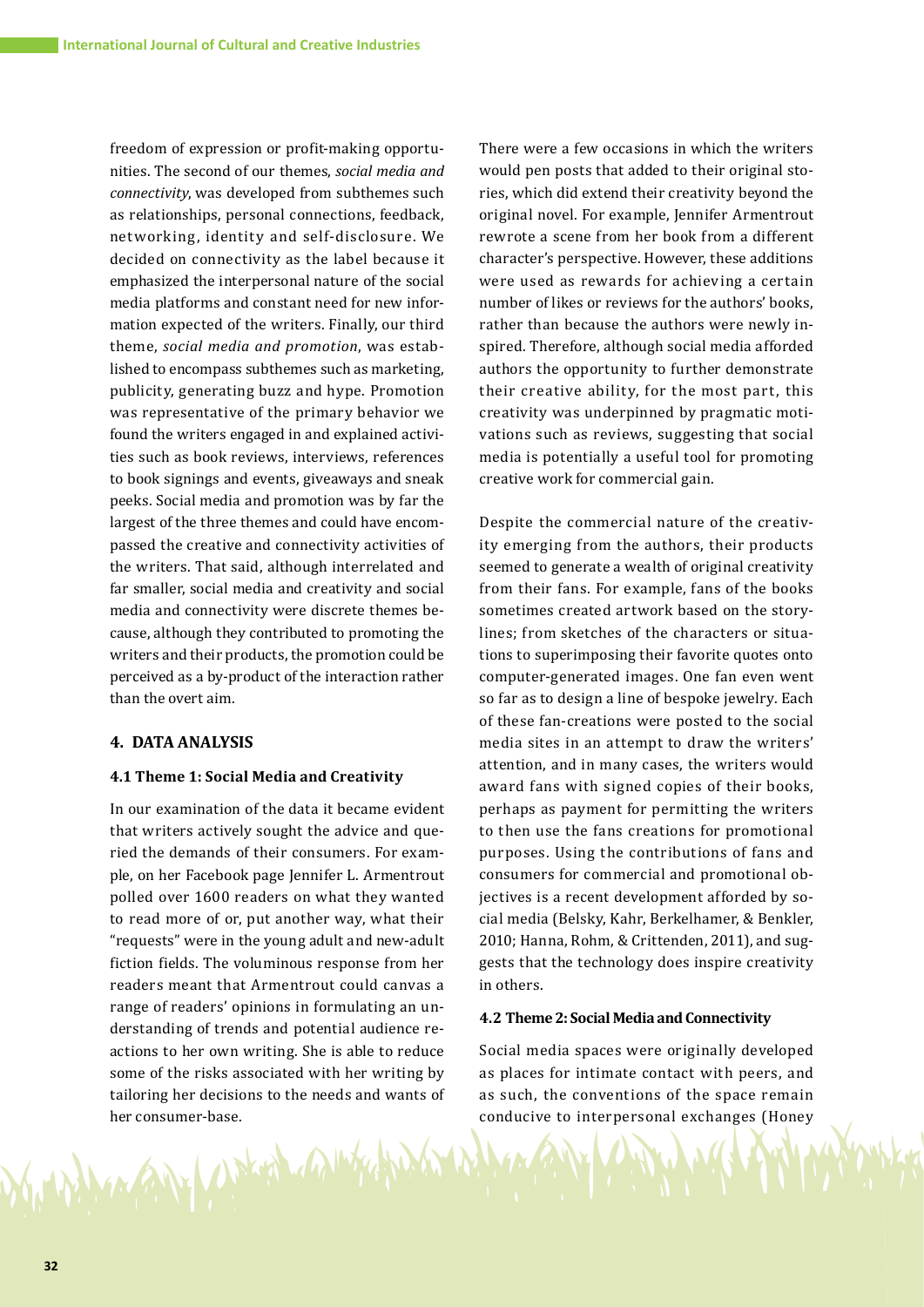& Herring, 2009; Ross, Orr, Sisic, Arseneault, Simmering, & Orr, 2009). Recently, however, Facebook and Twitter have evolved into commercial platforms geared towards increasing the communication between entrepreneurs or businesses, and their consumers. Therefore, the inclusion of public and private information on online platforms is raising uncertainty around what is appropriate and inappropriate communication content for these predominantly public forums (Krasnova, Spiekermann, Koroleva, & Tildebrend, 2010; Ng, 2014; Vorvoeanu, 2009). For example, Glines' Twitter posts include a reference to how "my speeding husband just got pulled over" and later, how her son told his teachers that Glines' was "not really a people person". Similarly, Sorenson posted pictures of the outside of her house, Shirvington included among her many photographs, a picture of her couch where she chooses to proofread and Armentrout updated followers about how "I'm still in my pajamas" and "My dog has just systematically kicked everything off the couch", amongst many other personal insights.

By having mass media that possesses an interpersonal flavor, entrepreneurs can establish and maintain personal relationships with their followers, which could be beneficial. For instance, when Shirvington speaks of how "Self-doubt isn't always a bad thing. You can't just let it control you" or when Sorenson remarks that she is "so freaking excited for the stuff I have coming up in 2015…including in genres I haven't tried yet!" the writers are afforded the opportunity to negotiate their personal, role and social identities in 'conversation' with their audiences. Identity negotiation is predominantly social in nature (Beech, et al., 2012; Mead, 2004; Swann, 1987), and given that writing fiction is a secluded and isolating vocation (Bennett, 2005; Ede & Lunsford, 1990; Gouthro, 2014), social media exchanges can serve to validate the writers' creative identities, assuming they receive positive feedback on their books from their followers.

Despite social media encouraging the creation of a 'relationship' between writer and audience, this hyper intimacy is not always appreciated nor does it always inspire interaction or engagement with the audience. For example, when Jessica Sorenson asked her fans to support and raise money for a good cause, the post only received six likes from her over 47 000 followers. The followers of these writers were more interested in the creative products and they expected to be kept regularly updated about the writers' progress and to receive information about the products. Social media worked to benefit the audiences, then, because it was designed to permit instantaneous and frequent online conversation. Accordingly, the writers of this study were required to meet audience demand for posts and if this could not be achieved, to at least offer an apology or explanation for their absences. For example, Abbi Glines stated on her Twitter that she would be "…missing on here because I am finishing up a book that's due! I will return back full force and catch up on tweets when I'm done :)". Similarly, when Jennifer Sorenson explained that she would be away from Twitter for a while and followers were to tell her off if she popped on, a follower responded by saying:

*I think you need to come out and eat and do other things. While you do that you can check up on us to make sure we are behaving. Then we will yell at you to get back to your cave with a smile on our faces :)* 

Both examples point to a perceived expectation that the writers are obliged to contribute to their social media, even at their busiest times. Therefore, as creative entrepreneurs, these writers are required to manage their creativity and administration to placate their followers.

#### **4.3 Theme 3: Social Media and Promotion**

It was not unexpected that the writers on these social media sites regularly promoted their work and themselves. We found that the writers advertised their existing range of titles, built hype for upcom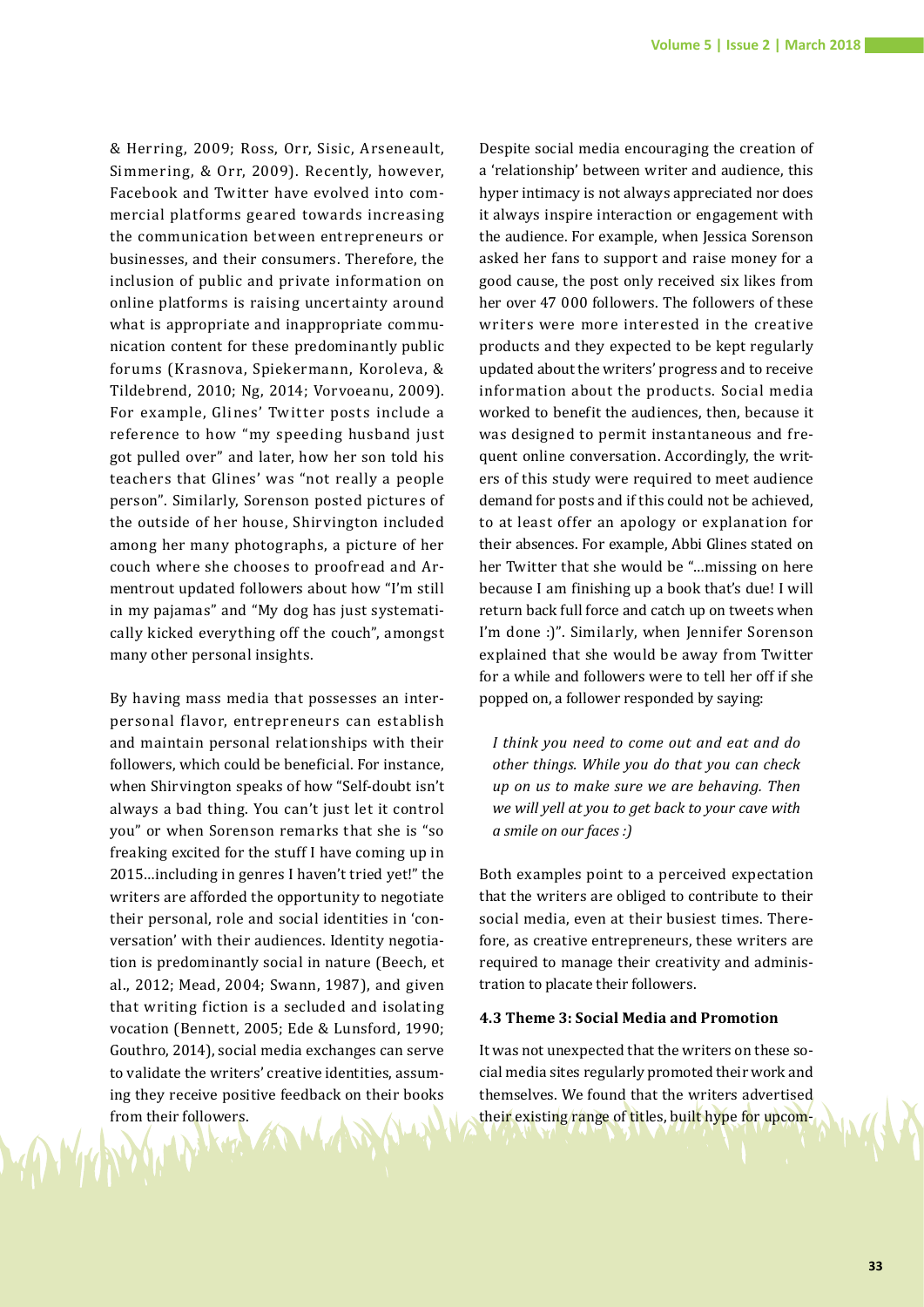ing releases, launched merchandise, or announced events they intended to attend, in order to remain visible and connected with readers. For example, Jessica Shirvington used her Facebook page to publicize her appearance at the "City of Sydney Library", Sorenson regularly highlighted positive reviews of her work such as "In true Jessica fashion, don't expect the end of their love story to be anything less than dramatic, breathtaking and beautiful", while Abbi Glines ran a promotion for readers to get their copies of *Twisted* and/or *Simple Perfection* signed, provided they were received by post before the 25<sup>th</sup> of February 2015. This supports the contention of Fridey, et al. (2010) and Ryan and Hearn (2010) that entrepreneurs choosing to capitalize on technology need to embody new roles, namely publicist and marketer, all while still being creative.

Alongside marketing their own work, these writers also promote the work of other worthwhile writers in their network. For example, Jennifer L. Armentrout tweeted about the work of Katie Mc-Garry, Veronica Roth, Cora Carmack, Abbi Glines, and Kristen Proby to name a few. Furthermore, she initiated conversations with these various writers on her Twitter page, thereby cementing her relationships within the publishing industry while indirectly raising the profile of her peers. This suggests a degree of networking is necessary in order to expand into alternative markets and that with publishing houses taking a less prominent role in promotion, writers are stepping in to assist one another in generating publicity.

To promote their creative products the writers used the standard banners or pictures, but in a shift from the norm, the writers also promoted their books by presenting their lead characters as 'real' people. For example, Jessica Sorenson posted to her Facebook page that she loved "watching V [Violet] & L [Luke] fall in love", and Abbi Glines wished the character of "Kate" happy birthday. It is not unusual for creative people to believe their characters are almost real, as the work of creatives

1 Print

is often an extension of the self (Bain, 2005; Townley, Beech & McKinley, 2009). However, it is only a recent development, courtesy of social media, that they can share in this reality with their readers. Consequently, social media has offered writers the opportunity to engage in a new way of promoting their creative products: by getting the characters that audiences identify with to do the promoting for them. That said, the line between fiction and reality did not always extend into the offline world. For instance, Abbi Glines uses a number of actors/models for the covers of her books and even toured with one while promoting a recent release. Instead of referring to him by his character's name during the tour, she was quick to acknowledge him by his real name, demonstrating that, while how creative products are being promoted is shifting in response to the abilities of online media, there are still expectations of how promotion is to take place offline.

Although social media has made promotion easier, that has not meant that it is an entirely acceptable practice or is always successful. For example, regularly tweeting a link to "a book is a way to quickly lose followers. Research into Twitter and Facebook users, found that too many 'tweets' and cluttering peoples' 'walls' led to users unfollowing these apparent 'spammers'" (Cha, Haddadi, Benevenuto & Gummadi, 2010, p. 16). However, avoiding excessive tweeting was not advice heeded by Abbi Glines or Jennifer Armentrout, as both writers had a total of 460 and 600 Twitter posts respectively. Their peers averaged only 93 posts. Whether this excessive posting had adverse effects on their brands and online presence is unclear from the study, but prevailing opinion is that over-posting should be avoided (Bontcheva, et al., 2013; Ramsay, 2010; Lovejoy, Waters, & Saxton, 2012).

Additionally, under-managed creatives not well versed in the practices of publicity can find they experience backlash from consumers who can use social media to instantly vent about displeasing and unsatisfactory promotions. For example, fol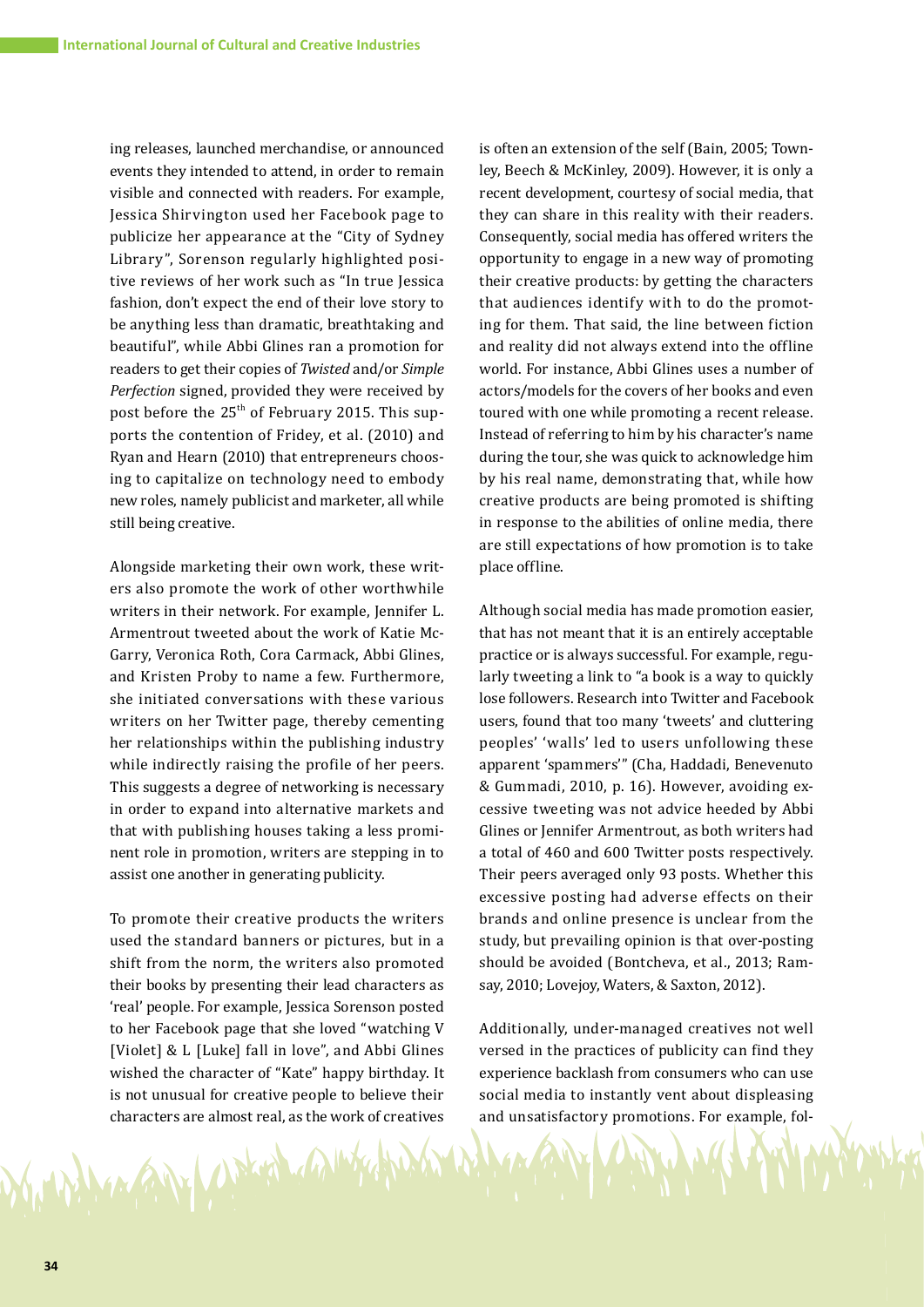lowers who felt that the price of her new release novel was set to high lambasted Abbi Glines, despite her protestations that the price was outside of her control. Therefore, just as their social media sites could generate positive publicity, they could also produce negative publicity that entrepreneurs struggle to control, and which can spread much more quickly and widely (Leavesley, 2014), threatening the entrepreneurs' profitability and legitimacy (Elsbach, 2003).

# **5. DISCUSSION**

It is clear that digitization has changed the publishing industry. Cost-cutting and focusing their resources on supporting marquee writers (Flahive, 2017), has led publishing houses to be less invested in their mid-list writers and consequently, has forced these writers to embrace an entrepreneurial mentality where they are not just writers, but marketers as well. Therefore, our research purpose was to explore how fiction writers use social media for communication and promotion with their fans and readership. Having used thematic analysis to examine the Facebook pages and Twitter feeds of four writers in the field of "new-adult" fiction, we found that the writers' social media presence reflected a strong marketing and promotional focus which was not entirely unexpected. As Wernick (1991, p. 3) claims "All our contemporary discourse...is saturated in the rhetoric of promotion...It is virtually impossible...to think beyond or outside such promotional discourse". The promotional nature was but one of our key findings and in the sections to follow, we consider how social media presence of the writers also impacted their creativity and connectivity.

#### **5.1 Social Media and Creativity**

We observed that social media did assist writers in overcoming common profit and sustainability issues. Additionally, by interacting with their readers, each of the writers could readily canvas public demand offsetting, to an extent, the subjective nature of their products (Caves, 2000). Yet an argument can be made that in fact, these obvious advantages of social media mask bigger problems with its use. For example, instead of taking risks, creatives are able to source material from their audiences and could end up producing standardized creative products, instead of novel and useful products expected of those in a creative profession (Amabile, 1988, 1996). Our research thus supports Leadbeater's (2004) suggestion that the creative industries are increasingly becoming consumer driven, perhaps to the detriment of the writers' own creativity. We are not suggesting that this is inherently bad, rather, it suggests that in a competitive marketplace, more concern exists for what can be commercially and artistically successful.

Because of the nature of social media, and specifically its ability to assist creatives in sharing written and visual content (Hvass & Munar, 2012), it was expected that creativity would have potentially flourished. However, this was seldom observed in the Pages and Twitter feeds of the four writers. In fact, the preference seemed to be to share snippets from their published books, rather than to offer anything particularly new. The 'new' products that were plugged on social media were often purchasable merchandise, including but not limited to, t-shirts, jewelry, songs, art-work, pens and candles. For instance, in what appears to be an attempt to capitalize on the success of her *Rosemary Beach* book series, Abbi Glines had manufactured a line of *Rush Crush* underwear (named after the title character), which served as what Oberholzer-Gee and Kolman (2010, p. 46) refer to as a complementary product. Complementary products are designed to increase an artist's income (Oberholzer-Gee & Kolman, 2010), perhaps signaling Glines' commercial motivations. The straddling of both creative and commercial agendas indicates that the writers continue to act in ways typical of creative entrepreneurs, despite having publishers, and although they hold to artistic values, they are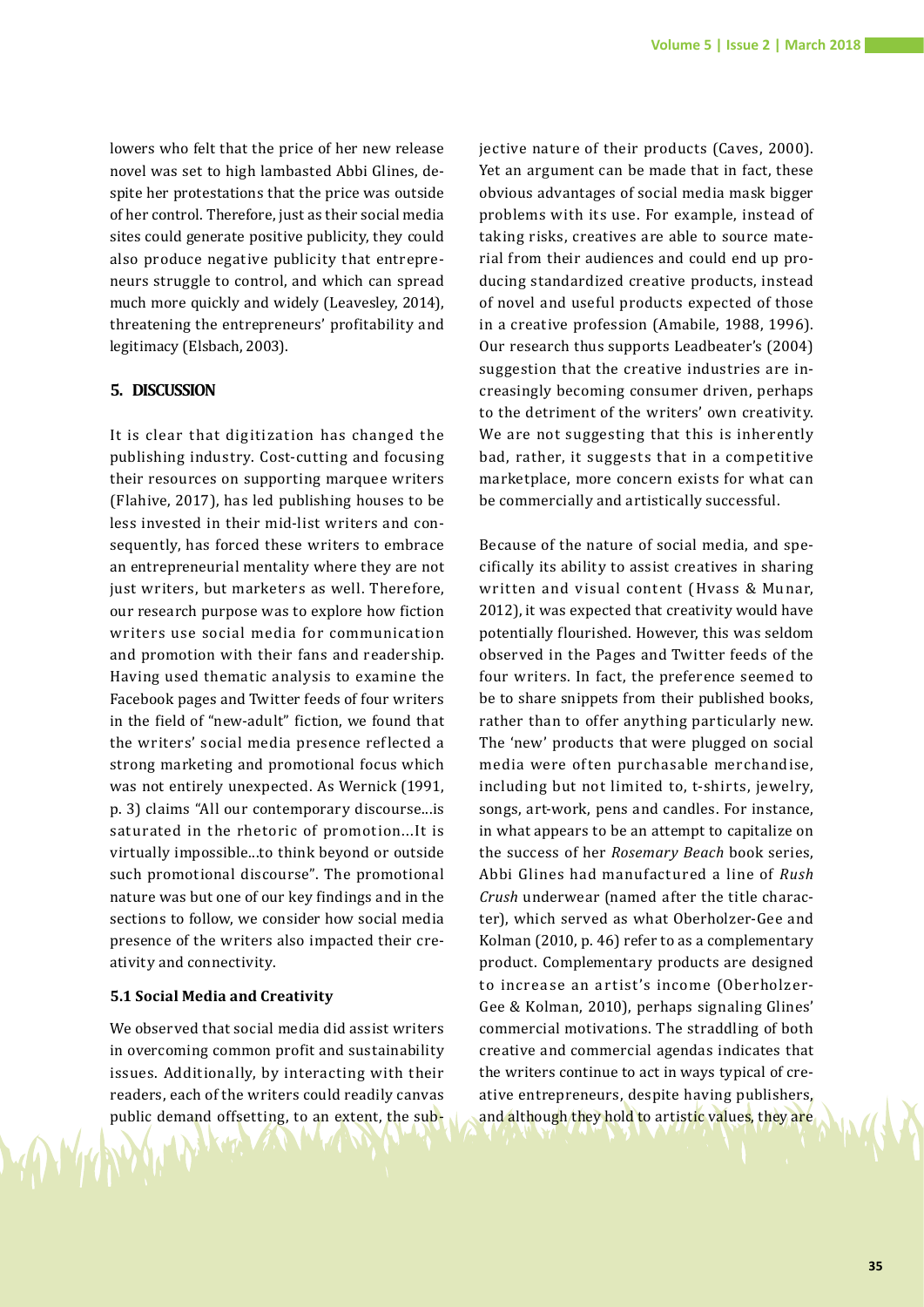also driven to earn an income in a project-based industry (Eikhof & Haunschild, 2006).

#### **5.2 Social Media and Connectivity**

Before the development of new media and its offshoots, business communication, and particularly written communication, was expected to be formal, generalized, standardized, professional and complete. The emergence of email, for instance, (Gimenez, 2000) has altered written conventions, so that the personal is encouraged and online exchanges are expected to be in-line with those observed in offline interpersonal communications (Barnes, 2003; Tidwell & Walther, 2002). That is not to say that a modicum of professionalism is not still expected. Yet the Pages and Twitter feeds of these writers show a manifestation of the marked shift in communication that technology has had, particularly on accepted written conventions and content (Gimenez, 2000; Lewin & Donner, 2002; Mackevic & Mamin, 2010). The self-disclosure of the writers is supported by the work of Vorvoeanu (2009), who found that, while students opposed corporations using Facebook, they encouraged small businesses and entrepreneurs to get involved and expected them to communicate at a personal level.

Despite the apparent expectation that the writers should be offering personal information and communicating about content other than their work, the audience did not always embrace these other parts of the writers' identities. For example, when the writers attempted offer their perspectives on social issues or garner support for charities, the level of engagement amongst followers was markedly reduced. It might be that the followers are suffering from compassion fatigue (Kinnick, Krugman & Cameron, 1996; Moeller, 1999), but another explanation might be that their followers actually resisted seeing the writer as a 'whole' person and were more interested instead in validating the writers' role-identities. Additionally, such reactions, or lack thereof, also offer insights into the identities of the followers. Our observations reveal

U. Prix 1

that the followers of these writers were content to just be fans: that is, passive followers (Cleland, 2010; Costello & Moore, 2007) enthralled by the creative work, but less interested in being involved in the creative process or issues that veered away from the novels and their characters. This was unexpected given the active audience perspective promoted by media scholars (Blumler, 1979; Levy & Windahl, 1984; Rubin, 1984).

In trying to establish a connection with their followers, the writers of this study tended to post material to their social media on a regular basis. The constant need to produce content for their social media could be problematic for the writers. Essentially, producing social media content can pull the writers away from their key role as writers and this might produce internal tension as they try to fulfil their intrinsic motivations, but at the same time struggle to interact with their audiences. If an identity conflict does not emerge, there are still other negative consequences that could occur. For instance, the expectation can push people toward becoming addicted to work (Rowlands & Handy, 2012) and over-identifying with their role-identity (Kreiner & Ashforth, 2004; Parekh, 2009), because to not regularly assert that they are writers and contribute to their social media might have adverse effects, including the loss of followers or unfavorable publicity shared among users. Additionally, the project-based nature (Blair, et al., 2010; Bridgstock, 2005, 2008; Christopherson, 2013; Hesmondhalgh & Baker, 2010; McRobbie, 2002; Neff, et al., 2005) and evolving trends and preferences of audiences (Abrahamson, 2011; Leadbeater & Oakley, 1999, 2001; Sproles, 1981), means that creative people need to remain current, and consequently, they cannot afford to be not maintaining their social media.

Therefore, in an industry characterized by frequent changes in tastes and preferences and inconsistent work, staying current becomes necessary for creative entrepreneurs looking to be profitable. Consequently, social media sites that permit cheap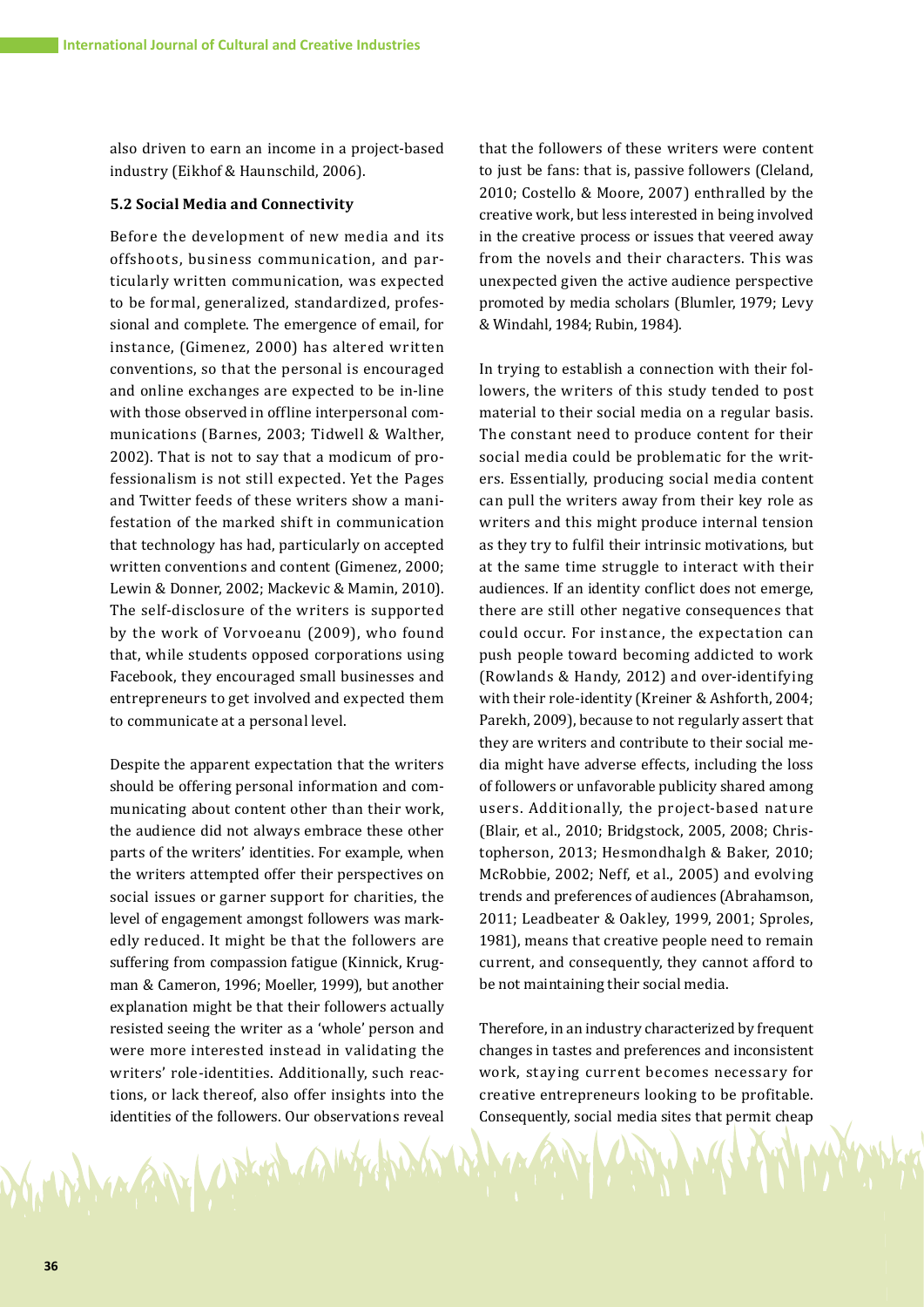and widespread marketing by drawing on social capital (Scott, 2012), have become advantageous for entrepreneurs trying to break into the marketplace or simply remain relevant once in there.

## **5.3 Social Media and Promotion**

In playing the game of promotion, the writers often posted generic, repetitive and frequent comments to their social media about current and upcoming book releases, where to purchase their books, book signings, and book reviews. Such content decisions suggest that writers are required to engage in much of their own publicity, to not only establish a following, but to assist in meeting other pragmatic objectives, such as income generation. However, the promotions that did take place were not always well executed or received positively by the audiences, engendering negative responses instead of the common "likes" and "shares". Additionally, Glines rarely cross-posted content, suggesting that pertinent information available via Twitter was unseen by her Facebook followers. When successfully used, social media can generate buzz for a product with little financial input needed (Scott, 2012), but it can also potentially adversely affect product sales when audiences are dissatisfied with the communication. Thus, social media poses a new series of dilemmas for effective marketing communication and perhaps indicates the need for training and understanding in order for social media to be positively harnessed.

Admittedly, creative people are stereotypically under-managed, preferring to focus on the creative components of their work as opposed to the administration (Leadbeater, 2004), which perhaps accounts for some of the 'faux pas' observed. Yet, new media is pushing creative people to be more concerned with the business side of their work and to adopt a number of different roles (Fridey, et al., 2010), particularly as they attempt to make names for themselves instead of relying on publishing houses. In other words, it is not enough to write the next bestseller: these

writers also have to expend energy ensuring they are regularly connecting with audiences and effectively promoting their work.

It was also found that writers actively promoted the work of their peers. In other words, these writers also functioned as agents and gatekeepers when it came to the work of other creative writers. This could be understood as an attempt to influence the tastes of their audiences in a way that big publishing houses used to, but is perhaps more indicative of the capabilities of social media and how it limits the role of big business in the production and distribution of creative products (Fridey, et al., 2010; Ryan & Hearn, 2010; Vlieghe, et al., 2016). Therefore, although big business can still dominate in the creative industries, it seems that their reach and influence has altered.

For writers, getting their name out there is made easier with social media because, by liking, sharing, or commenting on the writer's posts, followers are spreading the work of the writer across their own networks, potentially widening the entrepreneur's audience and appeal (Coulter, & Roggeveen, 2012; Kapoor, Jayasimha, & Sadh, 2013; Smith, Fischer, & Yongjian, 2012). The flow on effect is that more people may see the creative products, which could lead to profile building and profit. However, increased exposure is not a certainty, because as McLean, et al. (2010), Ryan and Hearn (2010), and Spencer (2008) believe, new media removes some of the barriers to entry into creative markets, which implies that more people compete for the eyes and ears of audiences. Nevertheless, the four writers of this study are active promoters, and if they are marketing their products effectively, they could obtain personal and commercial gain.

#### **5.4 Limitations**

As with any research that has such a small sample size, our research findings cannot be generalized to explain the social media activity of all writers, nor do we necessarily expect that other creative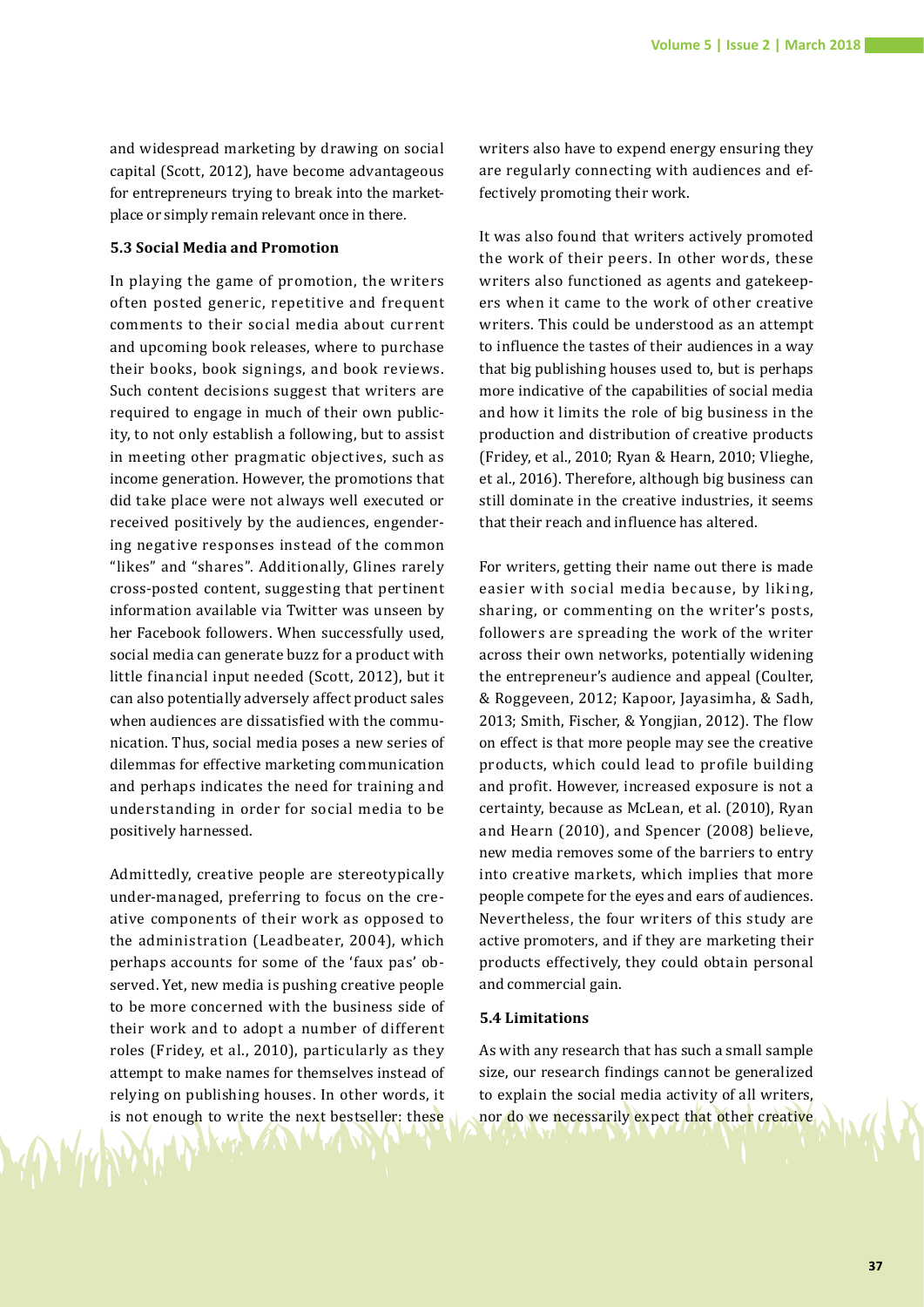entrepreneurs will use their social media in the same ways as writers. Nevertheless, our research has generated an initial understanding of the online social media presence of writers, which could be extended and developed in subsequent research. Additionally, as this research only considered the Facebook and Twitter presence of the writers, further research might explore how Instagram or writers' blogs with their different structures and constraints might expand on the findings outlined here. Finally, because our purpose was to explore how writers were using social media to remain current and promote themselves, it was outside the scope of this research to analyze all of the comments posted by their followers. That said, future research might consider whether the interactions occurring on the writers' social media pages and feeds offer insights into the effectiveness of the writers' efforts.

# **6. CONCLUSION**

It is clear that being affiliated with a publishing house is not enough to make it in the publishing industry. Writers need to take a proactive approach to getting their content into the market, which is made all the more possible by social media platforms. Social media allows writers to develop their creativity, while inspiring others. Social media assists in the forging of relationships with target audiences and ensures the work of writers is regularly promoted to maintain relevancy in a highly competitive marketplace. That is not to say that a social media presence alone will necessarily lead to deep market penetration or commercial success, but it appears to be a sound option for writers who are increasingly operating alone and as entrepreneurs. More research needs to be undertaken to consider how both writers and followers perceive the social media relationships that are formed, and it is clear that social media can be problematic if used ineffectively. What this research suggests is that technology affects the stereotypical roles occupied by creative

MAN Arked Cally

people and businesses in the creative industries. In this research we determined that the writers were using social media platforms to create relationships with their audiences, to sell their products, and in some cases, to inspire creativity in their fandom. However, notably, whether overtly or covertly, the writers' main objective was promotion. Their online activities seemed designed to generate attention, particularly as they were not receiving much marketing support from their publishing houses. In essence, the writers were frequently posting to social media to remain current and relevant as they competed for audiences. This research, then, signals that with an increasing number of creative entrepreneurs turning to social media for exposure, those in the publishing industry are not an exception to the rule, and could perhaps be more reliant on social media as the industry continues to change.

#### **REFERENCES**

- Abrahamson, E. (2011). The iron cage: Ugly, uncool and unfashionable. *Organization Studies, 32*(5), 615—629. doi: 10.1177/0170840611405425
- Amabile, T. (1988). A model of creativity and innovation in organizations. In B. M. Staw and L. L. Cummings (Eds.), *Research in organizational behavior* (pp. 123-167). Greenwich, CT: JAI Press.
- Amabile, T. (1996). *Creativity in context: Update to the social psychology of creativity*. Boulder, CO: Westview Press.
- Amabile, T. (1997). Motivating creativity in organisations: On doing what you love and loving what you do. *California Management Review, 40*, 39-58
- Amabile, T. M. & Mueller, J. S. (2007). Studying creativity, its processes, and its antecedents: An exploration of the componential theory of creativity. In J. Zhou & C. Shalley (Eds.), *Handbook of organization‐ al creativity* (pp. 31—62). Mahwah, NJ: Erlbaum.
- Auger, P. & Woodman, R.W. (2016). Creativity and intrinsic motivation: Exploring a complex relationship. *The Journal of Applied Behavioral Science, 52*(3), 342-366. doi: 10.1177/0021886316656973.
- Bain, A. L. (2005). Constructing an artistic identity. *Work, Employment and Society, 19*(1), 25-46. doi: 10.1177/0950017005051280.

Beech, N., Gilmore, C., Cochrane, E., & Greig, G. (2012).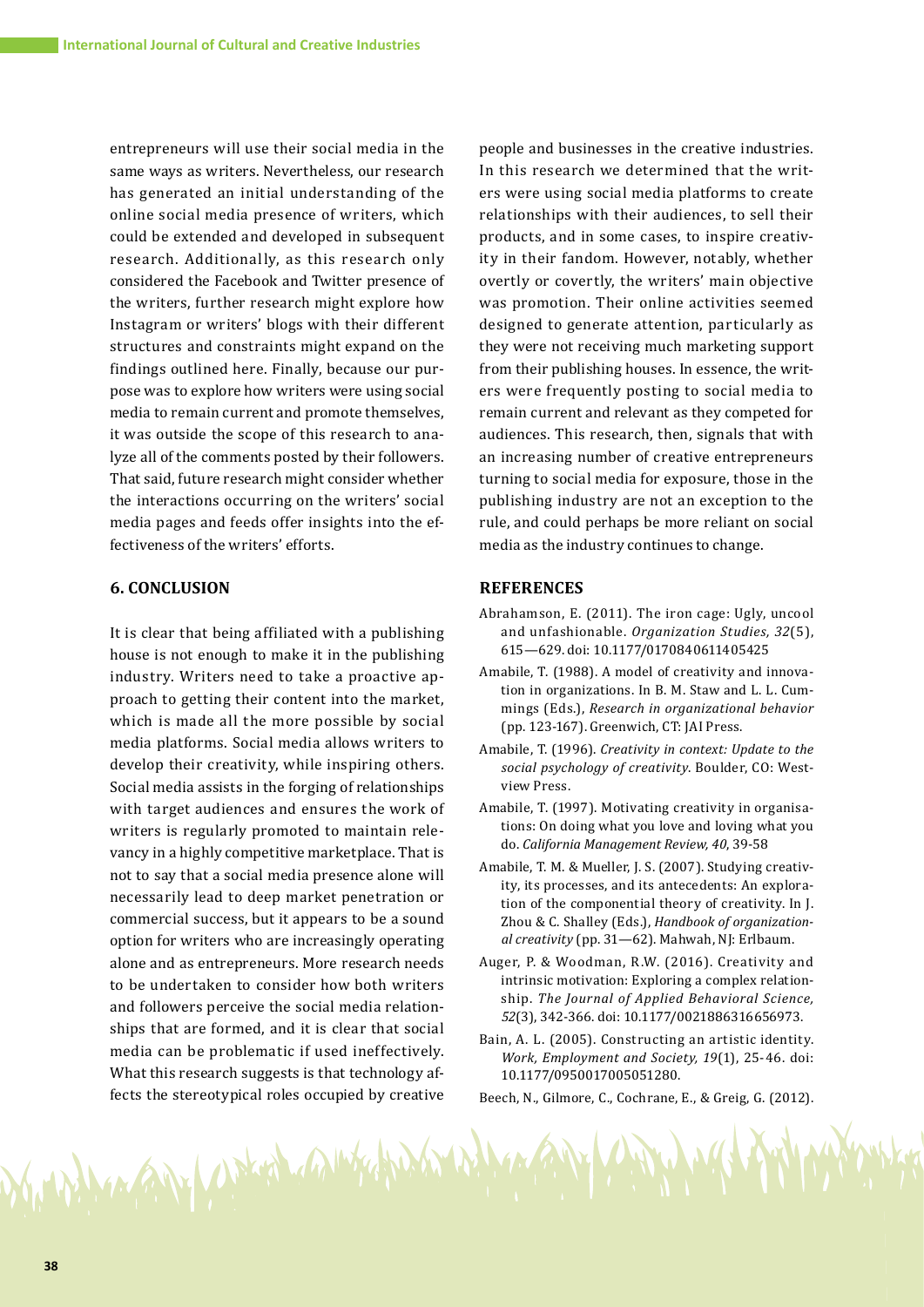Identity work as a response to tensions: A renarration in opera rehearsals. *Scandinavian Journal of Management, 28*, 39-47. doi: 10.1016/ j.scaman.2011.12.005

- Belsky, L., Kahr, B., Berkelhammer, M., & Benkler, Y. (2010). Everything in its right place: Social cooperation and artist compensation. Michigan *Tele‐ communications and Technology Law Review, 17*(1), 1-65. Retrieved from http://nrs.harvard.edu/urn-3:HUL.InstRepos:10906612.
- Benhamou, F. (2015). Fair use and fair competition for digitized cultural goods: the case of eBooks. *Jour‐ nal of Cultural Economics, 39*(2), 123-131.
- Bennett, A. (2005). *The author*. New York, NY: Routledge.
- Bilton, C. (1999). Risky business: The independent production sector in Britain's creative industries. *International Journal of Cultural Policy, 6*(1), 17-39. doi: 10.1080/10286639909358110
- Blair, H., Grey, S., & Randle, K. (2001). Working in film- Employment in a project-based industry. *Personnel Review, 30*(2), 170-185. doi: 10.1108/00483480110380334
- Blumler, J.G. (1979). The role of theory in uses and gratifications studies. *Communication research, 6*(1), 9-36. doi: 10.1177/009365027900600102
- Bontcheva, K., Gorrell, G., & Wessels, B. (2013). Social media and information overload: Survey results. Arxiv preprint arXiv:1306.0813. Retrieved from http://arxiv.org/pdf/1306.0813.pdf
- Boyatzis, R. E. (1998). *Transforming qualitative infor‐ mation: Thematic analysis and code development*. Thousand Oaks, CA: Sage.
- Braun, V. & Clarke, V. (2006). Using thematic analysis in psychology. *Qualitative Research in Psychology, 3*(2), 77-101. doi: 10.1191/1478088706qp063oa
- Bridgstock, R. S. (2005). Australian artists, starving and well- nourished: What can we learn from the prototypical protean career? *Australian Journal of Career Development 14*(3), 40-48. doi: 10.1177/103841620501400307
- Bridgstock, R. S. (2008). 'Follow your bliss' or 'show me the money'? Career orientations, career management competence and career success in Australian creative workers. Electronic paper. Australian Policy Online. Available at http://apo. org.au/node/14938
- Broekhuizen, T.L.J., Lampel, J., & Rietvel, J. (2013). New horizons or a strategic mirage? Artist-led distribution versus alliance strategy in the video game industry. *Research Policy, 42*(4), 964-964. doi:

AUTO 11 Hotel

10.1016/j.respol.2012.12.007

- Carrerio, E. (2010). Electronic books: How digital devices and supplementary new technologies are changing the face of the publishing industry. *Publishing Research Quarterly, 26*(4), 219-253. doi: 10.1007/s12109-010-9178-z
- Caves, R.E. (2000). *Creative industries: Contracts be‐ tween art and commerce*. Cambridge, MA: Harvard University Press.
- Caves, R.E. (2003). Contracts between art and commerce. *Journal of Economic Perspectives, 17*(2), 73-84. Retrieved from http://w w w.jstor.org/ stable/3216857
- Cha, M., Haddadi, H., Benevenuto, F., & Gummadi, K.P. (2010). Measuring user influence in Twitter: The million-follower fallacy. *Proceedings from the 4th International Association for the Advancement of Artificial Intelligence on weblogs and social media, Washington DC, United States of America*. Retrieved from http://www.aaai.org/
- Cheney, G. (1983). The rhetoric of identification and the study of organizational communication. *Quar‐ terly Journal of Speech, 69*, 143-158. Retrieved from http://www.informaworld.com
- Christopherson, S. (2008). Beyond the self-expressive creative worker: An industry perspective on entertainment media. *Theory, Culture & Society, 25*(7-8), 73-95. doi: 10.1177/0263276408097797
- Christopherson, S. (2013). Hollywood in decline? US film and television producers beyond the era of fiscal crisis. *Cambridge Journal of Regions, Economics and Society, 6*, 141-157. doi: 10.1093/cjres/rss024
- Cleland, J.A. (2010). From passive to active: the changing relationship between supporters and football clubs. *Soccer and Society, 11*(5), 537-552. doi: 10.1080/14660970.2010.497348
- Cohen, N.S. (2012). Cultural work as a site of struggle: Freelancers and exploitation. *Triple C, Cognition, Communication, Co-operation, 10*(2), 141-155. Retrieved from http://www.triple-c.at
- Correa, T., Hinsley, A.W. & Gil de Zúñiga, H. (2010). Who interacts on the web?: The intersection of users' personality and social media use. *Computers in Human Behavior, 26*(2), 247-253. doi: 10.1016/ j.chb.2009.09.003.
- Costello, V. & Moore, B. (2007). Cultural outlaws: An examination of audience activity and online television fandom. *Television & New Media, 8*(2), 124-143. doi: 10.1177/1527476406299112.
- Coulter, K.S. & Roggeveen, A. (2012). "Like it or not": Consumer responses to word-of-mouth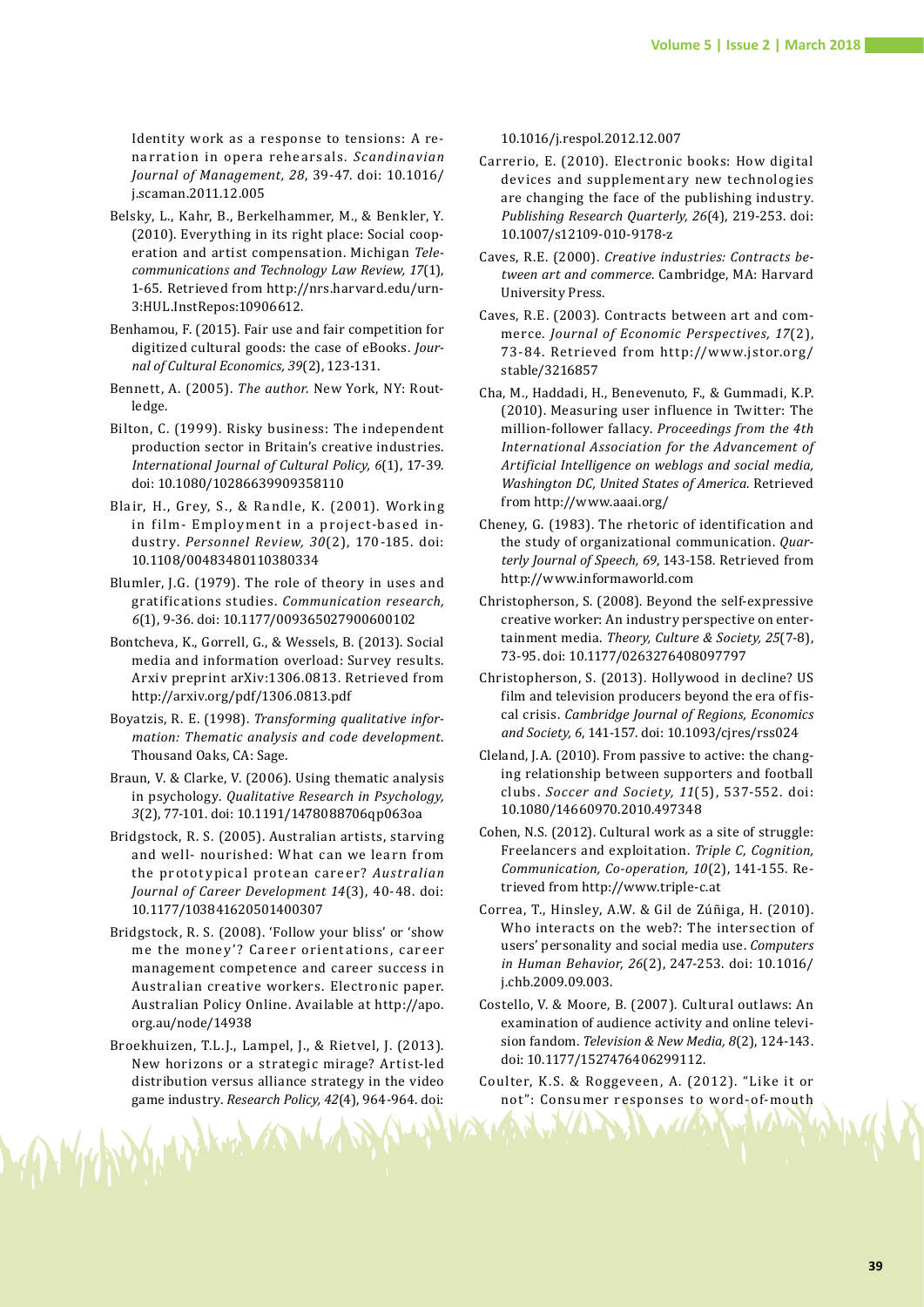communication in on-line social networks. *Man‐ agement Research Review, 35*(9), 878-899. doi: 10.1108/01409171211256587.

- Criswell, J. & Canty, N. (2014). Deconstructing social media: An analysis of Twitter and Facebook use in the publishing industry. *Publishing Research Quar‐ terly, 30*(4), 352-376.
- Cunningham, S. (2005). Creative enterprises. In J. Hartley (Ed.). *Creative Industries* (pp. 282-298). Malden, MA: Blackwell
- Davis, C. H. (2011). New firms in the screen- based media industry: Startups, self-employment, and standing reserve. In M. Deuze (ed.), *Managing me‐ dia work* (pp. 165-178). Thousand Oaks, CA: Sage.
- Day, S.X. (2002). "Make it uglier. Make it hurt. Make it real": Narrative construction of the creative writer's identity. *Creativity Research Journal, 14*(1), 127-136. doi: 10.1207/S15326934CRJ1401\_10
- D'Onfro, J. (2018, March 21). Zuckerberg says he hasn't seen a 'meaningful number of people' deleting Facebook accounts in the wake of data scandal. CNBC. Retrieved from https://www.cnbc. com/2018/03/21/mark-zuckerberg-on-deletefacebook-push-after-cambridge-analytica-news. html
- Ede, L.S., & Lunsford, A.A. (1990). *Singular texts/plural authors: Perspectives on collaborative writing*. Carbondale, IL: Southern Illinois University
- Eikhof, D. R. & Haunschild, A. (2006). Lifestyle meets market. Bohemian entrepreneurs in creative industries. *Creativity and Innovation Management, 15*(3), 234-241. DOI: 10.1111/j.1467-8691.2006.00392.x.
- Elsbach, K. D. (2003). Organizational perception management. *Research in Organizational Behavior, 25*, 297-332. doi: 10.1016/S0191-3085(03)25007-3.
- Fiegerman, S. (2017, July 27). Twitter is now losing users in the U.S. *CNNtech*. Retrieved from http:// money.cnn.com/2017/07/27/technology/business/twitter-earnings/index.html.
- Flahive, G. (2017). Digital self-promotion for the underdog author: Creative opportunities and experimentation. *Interscript Journal, 1*(2), 23-42. doi: 10.14324/111.2398-4732.002.
- Flew, T. (2017). Social media and the cultural and creative industries. In J. Burgess, A. Marwick and T. Poell (Eds.), *SAGE handbook of social media* (pp. 512-526). Los Angeles, CA: SAGE publications.
- Fridey, B., Cybulski, J., & Nguyen, L. (2010). Transforming value perception in music information systems, in *AMCIS 2010 : Proceedings of the 16th Americas Conference on Information Systems*, AIS elibrary, [Lima, Peru], pp. 1-9.

Notif 4

- Gimenez, J.C. (2000). Business e-mail communication: some emerging tendencies in register. *English for Specific Purposes, 19*(3), 237-251. doi: 10.1016/ S0889-4906(98)00030-1.
- Goodreads.com. (n.d.a). Abbi Glines. Retrieved, July 19, 2014, from https://www.goodreads.com/author/ show/4872191.Abbi\_Glines?from\_search=true
- Goodreads.com. (n.d.b). Jessica Sorensen. Retrieved, July 19, 2014, from https://www.goodreads.com/ author/show/4601855.Jessica\_Sorensen?from\_ search=true
- Goodreads.com. (n.d.c). Jennifer L. Armentrout. Retrieved, July 19, 2014, from https://www. goodreads.com/author/show/4476934.Jennifer\_L\_ Armentrout
- Goodreads.com. (n.d.d). Jessica Shirvington. Retrieved, July 19, 2014, from https://www.goodreads.com/ author/show/4134859.Jessica\_Shirvington?from\_ search=true.
- Gouthro, P.A. (2014). Who gets to be a writer? Exploring identity and learning issues in becoming a fiction author. *Studies in Continuing Education, 36*(2), 173-187. doi: 10.1080/0158037X.2014.904777.
- Grant, A. M. & Berry, J. W. (2011). The necessity of others is the mother of invention: Intrinsic and prosocial motivations, perspective taking, and creativity. *Academy of Management Journal, 54*(1), 73–96.
- Hanna, R., Rohm, A., & Crittenden, V.L. (2011). We're all connected: The power of the social media ecosystem. *Business Horizons, 54*(3), 265-273. doi: 10.1016/j.bushor.2011.01.007.
- Haynes, J. & Marshall, L. (2017). Beats and tweets: Social media in the careers of independent musicians. *New Media & Society* (forthcoming edition). doi: 10.1177/1461444817711404.
- Hesmondhalgh, D., & Baker, S. (2010). A very complicated version of freedom: Conditions and experiences of creative labour in three cultural industries. *Poetics, 38*, 4-20. doi: 10.1016/j.poetic.2009.10.001.
- Hill, A. (2011). *Paranormal media: Audiences, spirits and magic in popular culture*. London, United Kingdom: Routledge.
- Honey, C. & Herring, S.C. (2009). Beyond microblogging: Conversation and collaboration via Twitter. Paper presented at the 42nd Hawaii International Conference on System Sciences, Big Island, Hawaii. Retrieved from http://ieeexplore.ieee.org/
- Hughes, D. J., Rower, M., Batey, M., & Lee, A. (2012). A tale of two sites: Twitter vs. Facebook and the personality predictors of social media usage. *Computers in Human Behavior, 28*(2), 561-569. doi: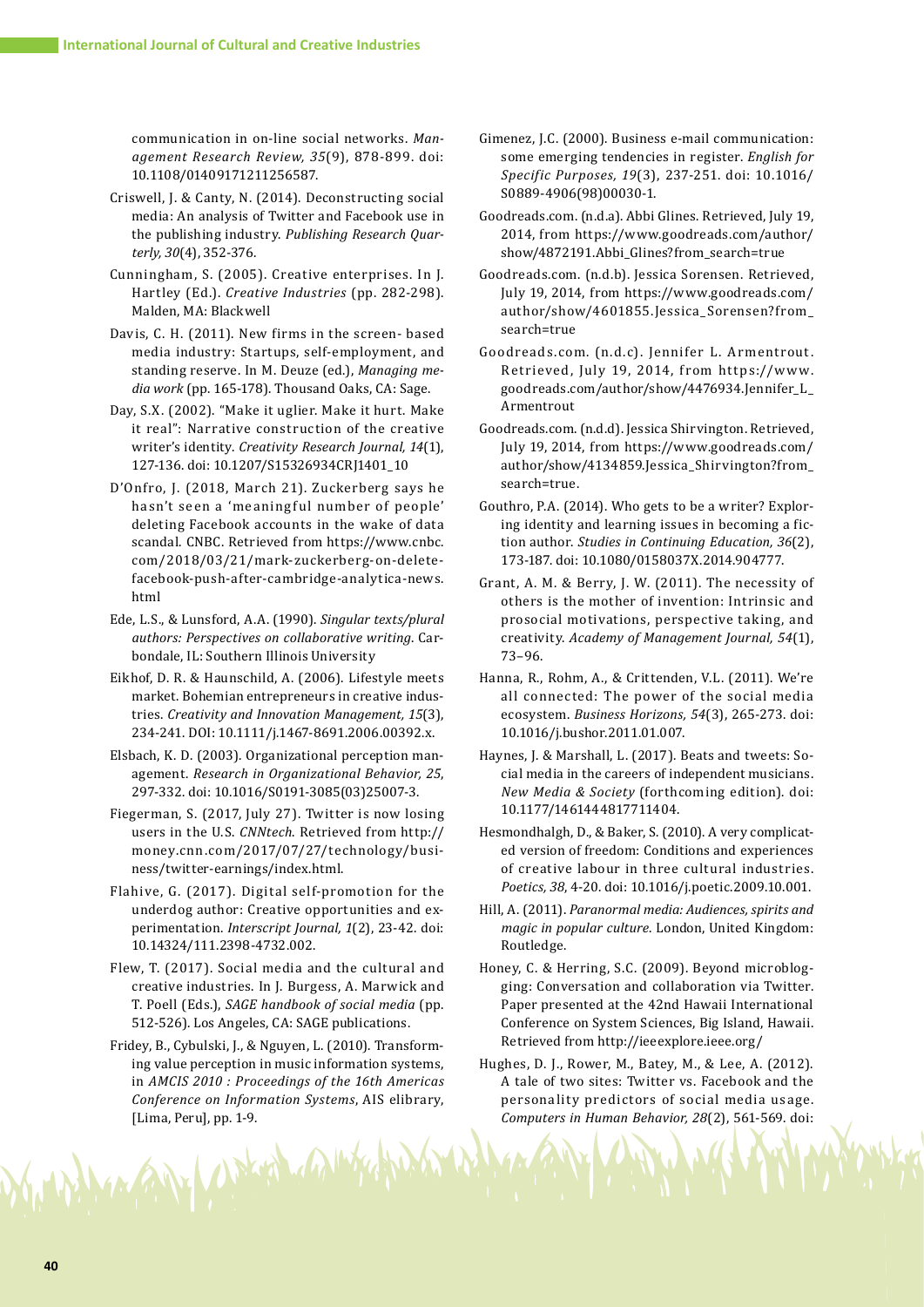10.1016/j.chb.2011.11.001.

- Humphreys, S., Fitzgerald, B., Banks, J., & Suzor, N. (2005). Fan based production for computer games: User led innovation, the 'drift of value' and the negotiation of intellectual property rights. *Media International Australia incorporating Culture and Policy, 114*, 16-29. Retrieved from http://eprints. qut.edu.au/5010/1/5010\_1.pdf
- Huws, U. (2010). Expression and expropriation: The dialectics of autonomy and control in creative labour. *Ephermera: Theory & Politics in Organization, 10*(3/4), 504-521. Retrieved from http://www. ephemerajournal.org/
- Hvass, K.A., & Munar, A.M. (2012). The takeoff of social media in tourism. *Journal of Vacation Marketing, 18*(2), 93-103. doi: 10.1177/1356766711435978
- Jiang, Y. & Katsamakas, E. (2010). Impact of e-book technology: Ownership and market asymmetries in digital transformation. *Electronic Commerce Research and Applications, 9*, 386-399. doi: 10.1016/ j.elerap2010.06.003.
- Kapoor, P.S., Jayasimha, K.R., & Sadh, A . (2013). Brand-related, consumer to consumer, communication via social media. *IIM Kozhikode Society & Management Review, 2*(1), 43-59. doi: 10.1177/2277975213496514
- Kellner. D. (2002). The Frankfurt school and British cultural studies: The missed articulation. In J.T. Nelson and C. Irr (Eds.), *Rethinking the Frankfurt School: Alternative legacies of cultural critique* (pp. 31-58). Albany, NY: Suny press.
- Kerr, P. (2013). Making film programmes for the BBC and channel 4: The shift from in-house 'producer unit' to independent 'package unit' production. *His‐ torical Journal of Film, Radio and Television, 33*(3), 434-453. doi: 10.1080/01439685.2013.823028.
- Kinnick, K. N., Krugman, D. M., & Cameron, G. T. (1996). Compassion fatigue: Communication and burnout toward social problems. *Journalism and Mass Communication Quarterly, 73*(3), 687-707. doi: 10.1177/107769909607300314
- Krasnova, H., Spiekermann, S., Koroleva, K., & Hildebrand, T. (2010). Online social networks: why we disclose. *Journal of Information Technology, 25*, 109- 125. doi: 10.1057/jit.2010.6
- Kreiner, G.E., & Ashforth, B.E. (2004). Evidence towards an expanded model of organizational identification. *Journal of Organizational Behavior, 25*(1), 1-27. Retrieved from http://www.jstor.org/ stable/4093641.
- Kulash, D. (2010, December 17). The new rockstar paradigm. *The Wall Street Journal*. Retrieved from http<mark>://emuisemo.pbworks.com/w/file/</mark>

fetch/40220266/OK-Go.pdf

- Leadbeater, C. (2004). Britain's creativity challenge. Retrieved from http://www.cciskills.org.uk/publications/default.asp#contents
- Leadbeater, C., & Oakley, K. (1999). *The independents: Britain's new cultural entrepreneurs*. London, UK: DEMOS. Retrieved from http://www.demos.co.uk/ files/theindependents.pdf
- Leadbeater, C., & Oakley, K. (2001). *Surfing the long wave: Knowledge entrepreneurship in Britain*. London, England: DEMOS
- Leavesley, J. (2014). Social media risk: taming the tiger without stifling innovation. *Journal of Digital & Social Media Marketing, 2*(1), 57-63. Retrieved from http://www.ingentaconnect.com/
- Lewin. B. A. & Donneer, Y. (2002). Communication in internet message boards. *English Today, 18*(3), 29- 37. doi: 10.1017/S026607840200305X
- Levy, M.R., & Windahl, S. (1984). Audience activity and gratifications. *Communication Research, 11*(1), 57- 78. doi: 10.1177/009365084011001003
- Lovejoy, R., Waters, R.D., & Saxton, G.D. (2012). Engaging stakeholders through Twitter: How nonprofit organizations are getting more out of 140 characters or less. *Public Relations Review, 38*(2), 313-318. doi: 10.1016/j.pubrev.2012.01.005
- McLean, R., Oliver, P.G., Wainwright, D.W. (2010). The myths of empowerment through information communication technologies: An exploration of the music industries and fan bases. *Management Decision, 48*(9), 1365-1377. doi: 10.1108/00251741011082116.
- McRobbie, A. (2002). Clubs to companies: Notes on the decline of political culture in speeded up creative worlds. *Cultural Studies, 16*(4), 516-531. DOI: 10.1080/09502380210139098
- Mackevic, V. & Mamin, L. (2010). "Dear Mr Smith" vs "hi there": an investigation into the language of modern business emails. *Début: The Undergraduate Journal of Languages, Linguistics and Area Studies, 1*(2), 68-77.
- Mead, G.H. (2004). The self: The 'I' and the 'me'. In M.J. Hatch & M. Schultz (Eds.), *Organizational identity: A reader* (pp. 30-34). New York: Oxford University Press
- Moeller, S.D. (1999). *Compassion fatigue: How to sell disease, famine, war and death*. London, United Kingdom: Routledge.
- Moisio, L., & Rokman, M. (2011). Musician's, fans' and record company's value co-creation in internet. In 2011 Naples Forum on service. Retrieved from http://www.naplesforumonservice.it/uploads/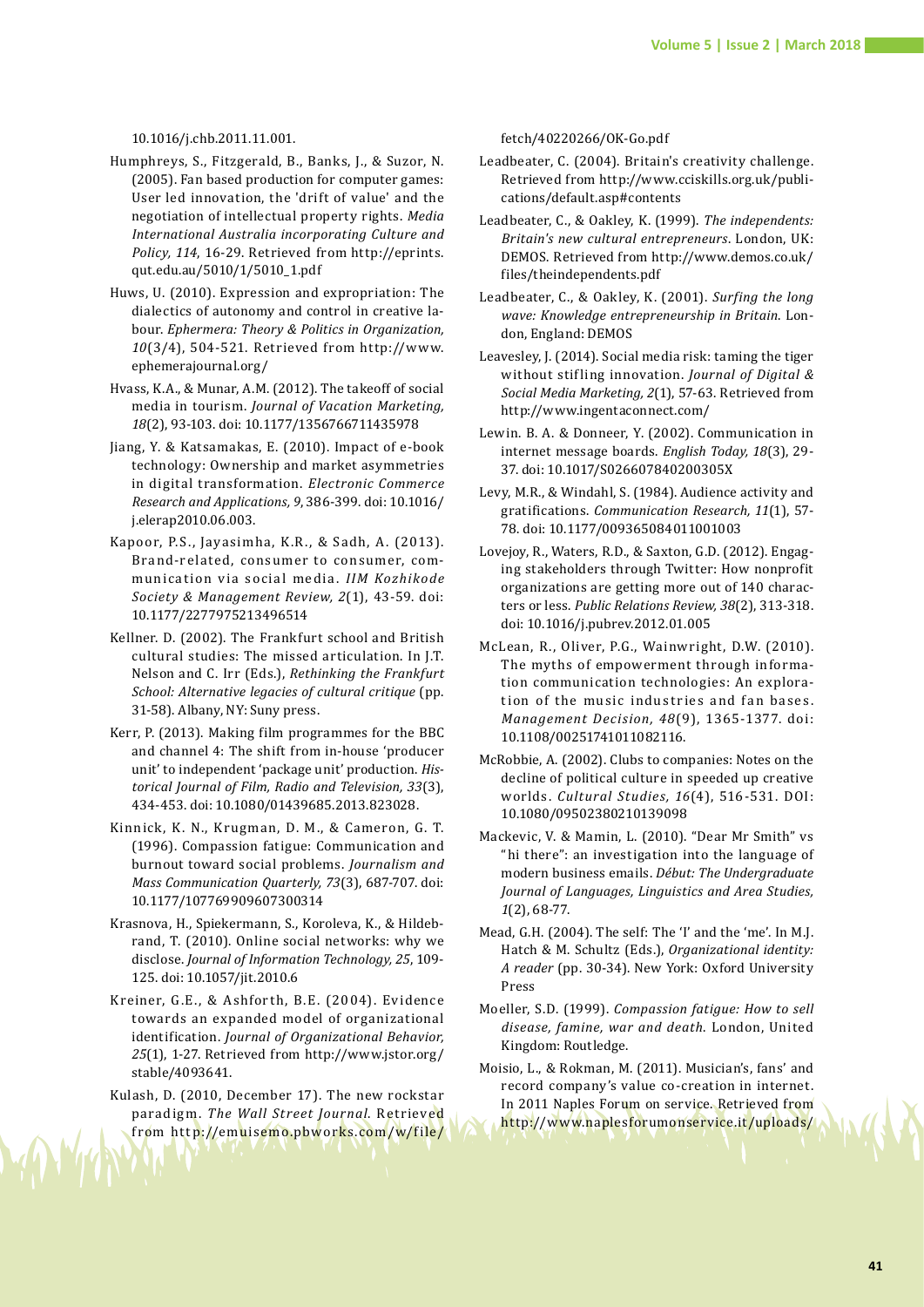files/Moisio,%20Rokman%20Musician.pdf

- Morgan, G., Wood, J., & Nelligan, P. (2013). Beyond the vocational fragments: Creative work, precarious labour and the idea of 'flexploitation'. *The Econom‐ ics and Labour Relations Review, 24*(3), 397-415. doi: 10.1177/1035304613500601.
- Morris, J.W. (2014). Artists as entrepreneurs, fans as workers. *Popular Music and Society, 37*(3), 273-290. doi: 10.1080/03007766.2013.778534.
- Neff, G., E. Wissinger & S. Zukin. (2005) 'Entrepreneurial labour among cultural producers: "Cool" jobs in "hot" industries'. *Social Semiotics 15*(3), 307–34. doi: 10.1080/10350330500310111
- Ng, M. (2014). Consumer motivations to disclose information and participate in commercial activities on Facebook. *Journal of Global Scholars of Marketing Science: Bridging Asia and the World, 24*(4), 365- 383. doi: 10.1080/21639159.2014.949372
- Oakley, K. (2014). Good work? Rethinking cultural entrepreneurship. In C. Bilton and S. Cummings (Eds.), *Handbook of management and creativity* (pp. 145- 159). Northampton, MA: Edward Elgar Publishing.
- Oberholzer-Gee, F., & Kolman, S. (2010). File sharing and copyright. In J. Lerner and S. Stern (Eds.), *Inno‐ vation, policy and the economy, volume 10* (pp. 19- 55). Chicago, IL: University of Chicago Press.
- Parekh, B. (2009). Logic of identity. *Politics*, *Philosophy & Economics, 8*(3), 267-284. doi: 10.1177/1470594X09105387
- Perrin, A. (2015, October 8). Social media usage: 2005- 2015. PewResearch Center. Retrieved from http:// assets.pewresearch.org/wp-content/uploads/ sites/14/2015/10/PI\_2015-10-08\_Social-Networking-Usage-2005-2015\_FINAL.pdf
- Perry-Smith, J.E. & Mannucci, P.V. (2015). From creativity to innovation: The social network drivers of the four phases of the idea journey. *Academy of Management Review, 42*(1), 53-79. doi: 10.5465/ amr.2014.0462
- Peterson, R.A., & Anand, N. (2004). The production of culture perspective. *Annual Review of Sociology, 30*, 331-334. doi: 10.1146/annurev. soc.30.012703.110557
- Potts, J. D., Hartley, J., Banks, J. A., Burgess, J. E., Cobcroft, R. S., Cunningham, S., & Montgomery, L. (2008). *Consumer, co-creation and situated creativ‐ ity. Industry and Innovation, 15*(5), 459-474. doi: 10.1080/13662710802373783
- Ramsay, M. (2010). Social media etiquette: A guide and checklist to the benefits and perils of social marketing. *Journal of Database Marketing & Customer Strategy Management, 17*, 257-261. doi: 10.1057/ dbm.2010.24
- Ross, C., Orr, E.S., Sisic, M., Arseneault, J.M., Simmering, M.G., & Orr, R.R. (2009). Personality and motivations associated with Facebook use. *Computers in Human Behavior, 25*(2), 578-586. doi: 10.1016/ j.chb.2008.12.024.
- Rowlands, L., & Handy, J. (2012). An addictive environment: New Zealand film production workers' subjective experiences of project-based labour. *Human Relations, 65*(5), 657-680. doi: 10.1177/0018726711431494.
- Rubin, A.M. (1984). Ritualized and instrumental television viewing. *Journal of Communication, 34*(3), 67- 77. doi: 10.1111/j.1460-2466.1984.tb02174.x
- Ryan, B. (1991). *Making capital from culture: The cor‐ porate form of capitalist cultural production*. Berlin, Germany: De Gruyter
- Ryan, M.D., & Hearn, G.N. (2010). Next generation 'film-making': New markets, new methods and new business models. *Media International Australia: Incorporating Culture and Policy*, *136*(1), 1-13. Retrieved from http://eprints.qut.edu.au/33169/1/ c33169.pdf
- Scott, A.J. (2002). A new map of Holly wood: The production and distribution of American motion pictures. *Regional Studies, 36*(9), 957-975. doi: 10.1080/0034340022000022215.
- Scott, M. (2012). Cultural entrepreneurs, cultural entrepreneurship: Music producers mobilising and converting Bourdieu's alternative capitals. *Poetics, 40*, 237-255. doi: 10.1016/j.poetic.2012.03.002
- Shultz, B. (2013). The work behind the scenes: The new intermediaries of the indie crafts business. *Regional Studies, 49*(3), 1-10. doi:10.1080/0034340 4.2013.770597.
- Schulz, S. (2015). A question of order: The role of collective taste as a strategy to cope with demand uncertainty in the womenswear fashion industry. *Creative Industries Journal, 8*(1), 58-72. doi: 10.1080/17510694.2015.1050296.
- Smith, A.N., Fischer, E., & Yongjian, C. (2012). How does brand-related user-generated content differ across YouTube, Facebook, and Twitter? J*ournal of Interactive Marketing, 26*(2), 102-113. doi: 10.1016/ j.intmar.2012.01.002
- Smith, S. (2009). The creative uses of Facebook as a tool for artistic collaboration. In EVA 2009 London Conference (pp. 181-191). Retrieved from https:// www.dora.dmu.ac.uk/handle/2086/2764
- Spencer, A. (2008). DIY: *The rise of lo-fi culture* (2nd ed.). London, United Kingdom: Marion Boyars Publishers Ltd.
- Sproles, G.B. (1981). Analyzing fashion life cycles: Principles and perspectives. *Journal of Marketing, 45*(4),